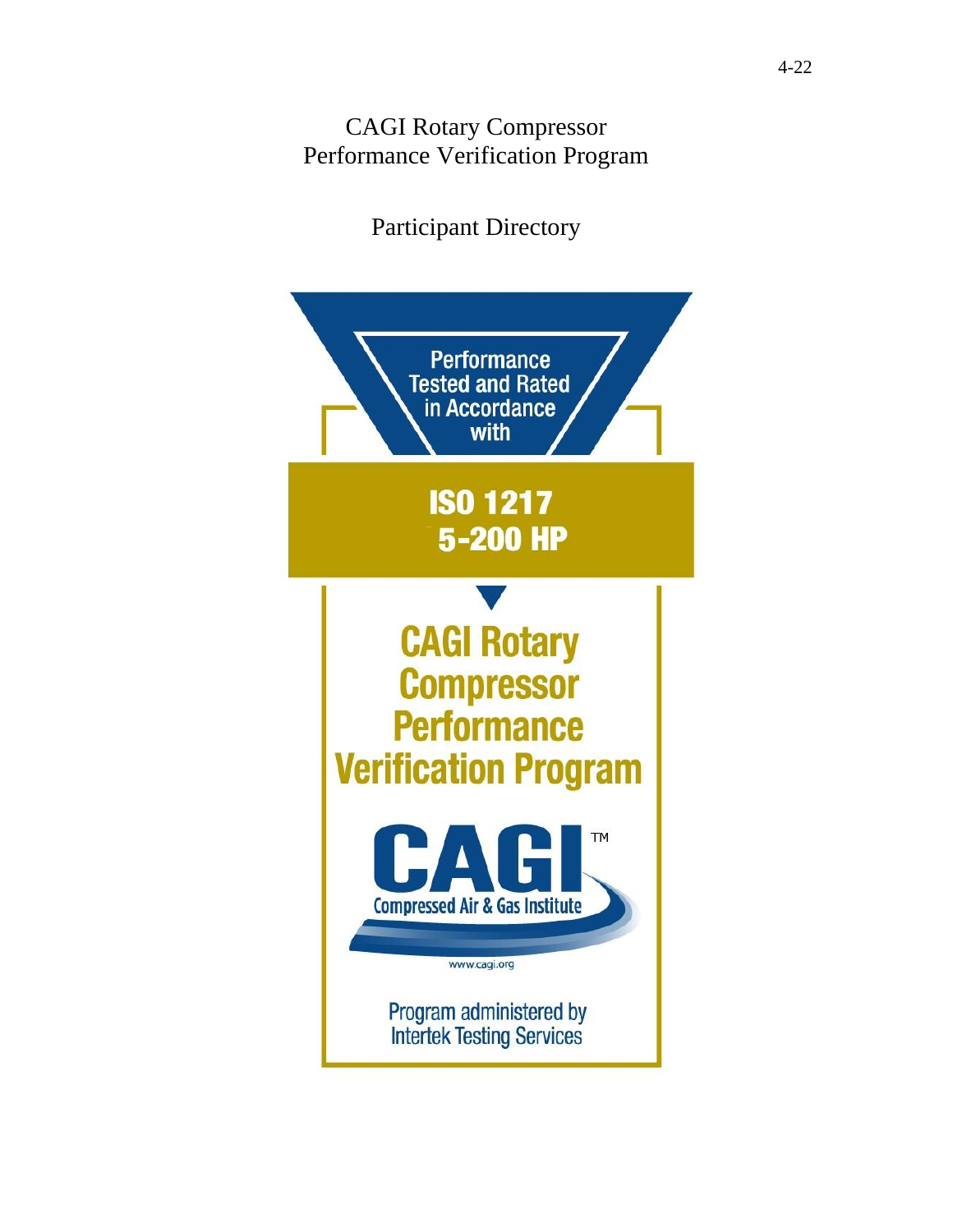#### **Overview**

The Compressed Air and Gas Institute (CAGI) sponsors the Performance Verification Program for Rotary Compressors. The program provides a uniform and commercially practical means of verifying participants' claimed ratings. Compliance with the provisions of the latest edition of ISO 1217, *Displacement Compressors-Acceptance Tests*, is mandatory for all participants*.*

Participation in the program is voluntary and is open to all manufacturers of rotary compressors from 5-200 HP. On a regular and random basis, the Program Administrator, Intertek Testing Services, selects and tests samples of equipment to verify that actual performance meets the manufacturer's certified published performance ratings.

The ratings certified under this program are displayed in the standard CAGI datasheet format on datasheets published on participants' websites and in the participants published literature. The verification seal, which appears on units and on participants' published literature, is the participants' public representation that the stated air flow capacities and efficiencies of compressors have been verified by an independent laboratory.

The flow and pressure ratings in this directory are provided along with model number only to help identify the specific model that was tested by the administrator. Consult a copy of the manufacturer's data sheet for more detailed information. Datasheets can be located via the following links:

- $\bullet$  [Atlas Copco](https://www.atlascopco.com/en-us/compressors/cagi-data-sheets)
- $\bullet$  [Boge](https://us.boge.com/en-us/cagi)
- [Chicago Pneumatic](https://www.cp.com/en-us/compressors/cagi)
- [Elgi](https://www.elgi.us/cagi-datasheets/)
- $\bullet$  FS Curtis
- [Gardner Denver](https://www.gardnerdenver.com/en-us/gdproducts/about-us/downloads-center/compressors)
- [Hertz Kompressoren](https://www.hertz-kompressoren.com/US_en/cagi-data-sheet)
- [Ingersoll Rand](https://www.ingersollrandproducts.com/en-us/air-compressor/cagi-data-sheets.html)
- $\bullet$  [Kaeser](https://us.kaeser.com/compressed-air-resources/downloads/?download=36955)
- [Kaishan](https://kaishanusa.com/cagi/)
- **Ouincy**
- $\bullet$  [Sullair](http://sullairinfo.com/Library/)
- <span id="page-1-0"></span>• [Sullivan-Palatek](https://www.sullivan-palatek.com/cagi-data-sheets/)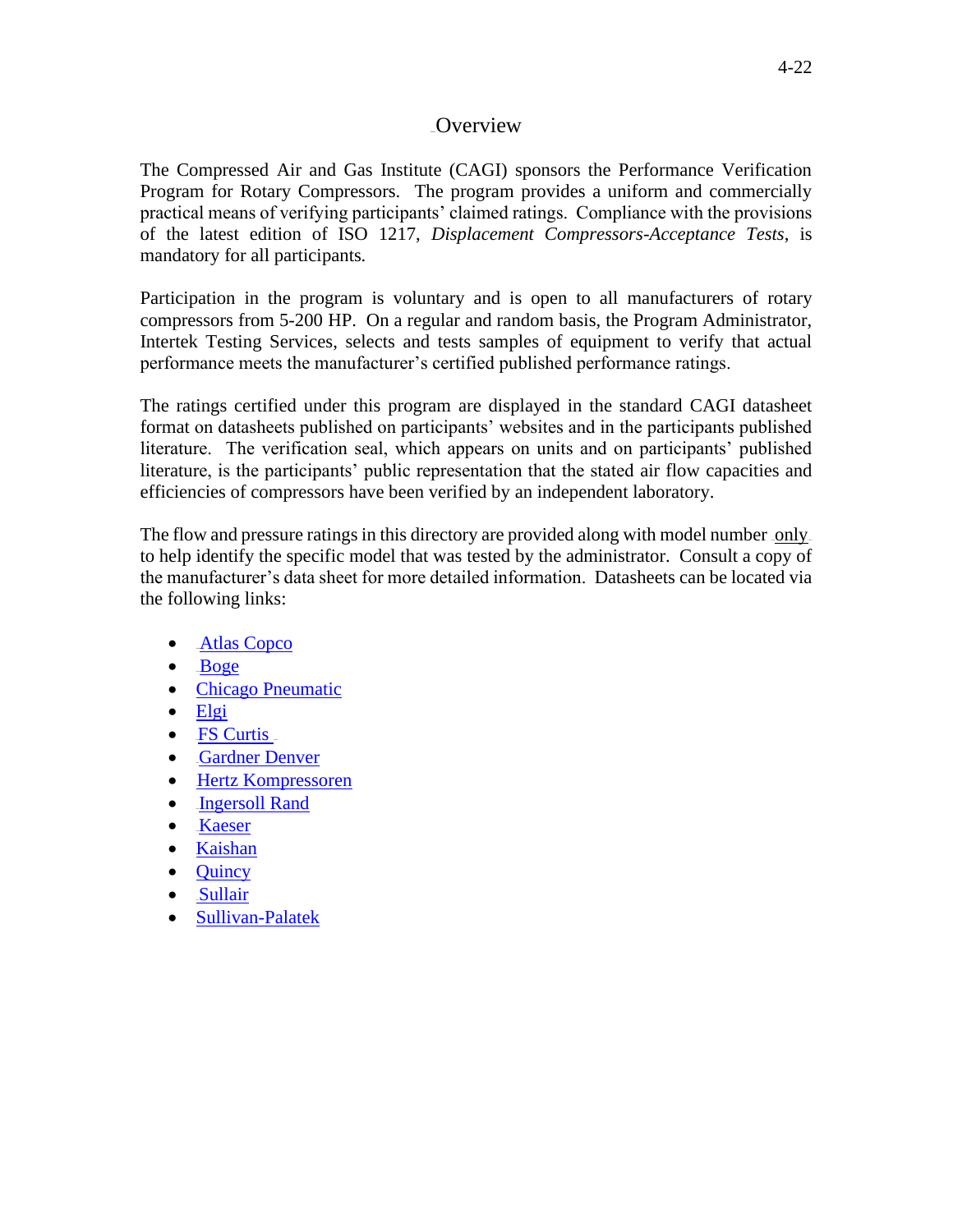#### Participant List

The following manufacturers of rotary screw compressors are currently participating, or were participating, in the CAGI Performance Verification Program. Click on the manufacturer name to see the results of the tests that have been conducted for that manufacturer.

#### [Atlas](#page-3-0)<sub>-Copco</sub>

#### [Boge](#page-5-0)

#### [Chicago Pneumatic](#page-7-0)

[Elgi](#page-8-0)

#### **[FS Curtis](#page-9-0)**

#### [Gardner Denver](#page-11-0)

[Hertz Kompressoren](#page-13-0)

**[Ingersoll Rand](#page-14-0)** 

[Kaeser](#page-16-0)

[Kaishan](#page-18-0)

[Mattei](#page-19-0)

[Quincy](#page-20-0)

[Sullair](#page-21-0)

[Sullivan-Palatek](#page-23-0)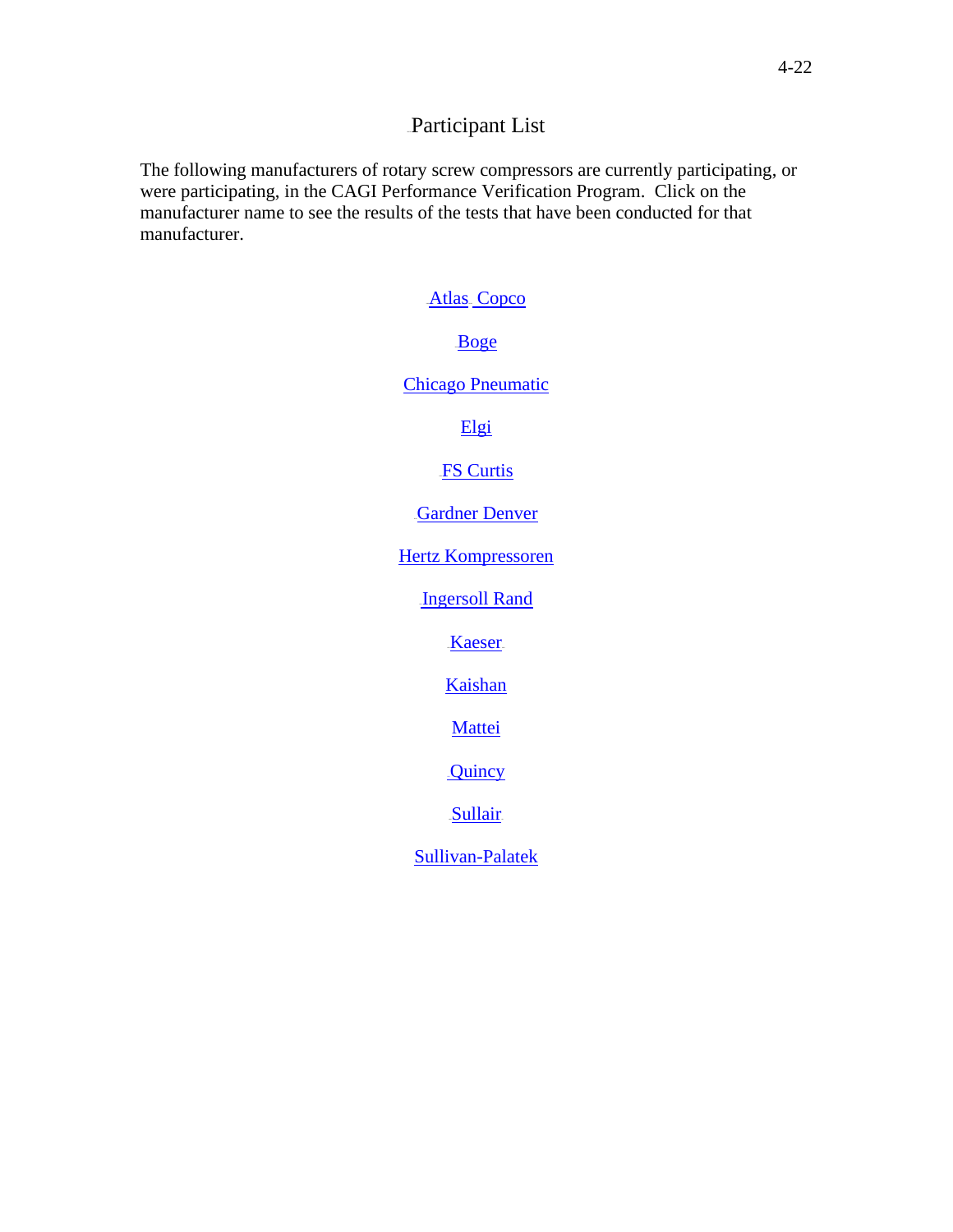<span id="page-3-0"></span>

| <b>Date</b> | <b>Model Number</b> | <b>Rated</b><br><b>Flow</b> | <b>Rated</b><br><b>Pressure</b> | <b>Result</b> |
|-------------|---------------------|-----------------------------|---------------------------------|---------------|
|             | GA55+-125AP         | 333                         | 125                             | Passed        |
|             | GA90S-125A          | 534                         | 125                             | Passed        |
|             | GA45-125AP          | 246                         | 125                             | Passed        |
| --          | GA37+-125AP         | 227                         | 125                             | Passed        |
| $-1$        | GA55-125AP          | 320                         | 125                             | Passed        |
|             | GA26+-125AP         | 157                         | 125                             | Passed        |
|             | GA37-125AP          | 227                         | 125                             | Passed        |
|             | GA75-125 AP         | 414                         | 125                             | Passed        |
|             | GA90VSD-175<br>AP   | 603                         | 125                             | Passed        |
|             | GA90+-125 AP        | 581                         | 125                             | Passed        |
|             | GA75-125AP          | 414                         | 125                             | Passed        |
| $5 - 13$    | GA55-125            | 327                         | 125                             | Passed        |
| $6 - 13$    | GA75VSD-175         | 488                         | 125                             | Passed        |
| $6 - 13$    | GA26+-125           | 157.1                       | 125                             | Passed        |
| $5 - 14$    | GA26VSD+            | 180.8                       | 102                             | Passed        |
| $5 - 14$    | GA90-125 AP         | 566                         | 125                             | Passed        |
| $5 - 14$    | G 110-125           | 678                         | 125                             | Passed        |
| $4 - 15$    | GA45 VSD-175        | 284                         | 125                             | Passed        |
| $4 - 15$    | $GA18 + -125$       | 113                         | 125                             | Passed        |
| $8 - 15$    | $G160 - 125$        | 930                         | 125                             | Passed        |
| $5-16$      | ZT 55-125           | 290                         | 125                             | Passed        |
| $3-16$      | GA26-125AP          | 146.7                       | 125                             | Passed        |
| $5 - 16$    | GA37VSD-175         | 239                         | 125                             | Passed        |
| $12 - 17$   | GA15+-125 AP        | 90.9                        | 125                             | Passed        |

Atlas Copco Performance Verification Test Results

 $\overline{a}$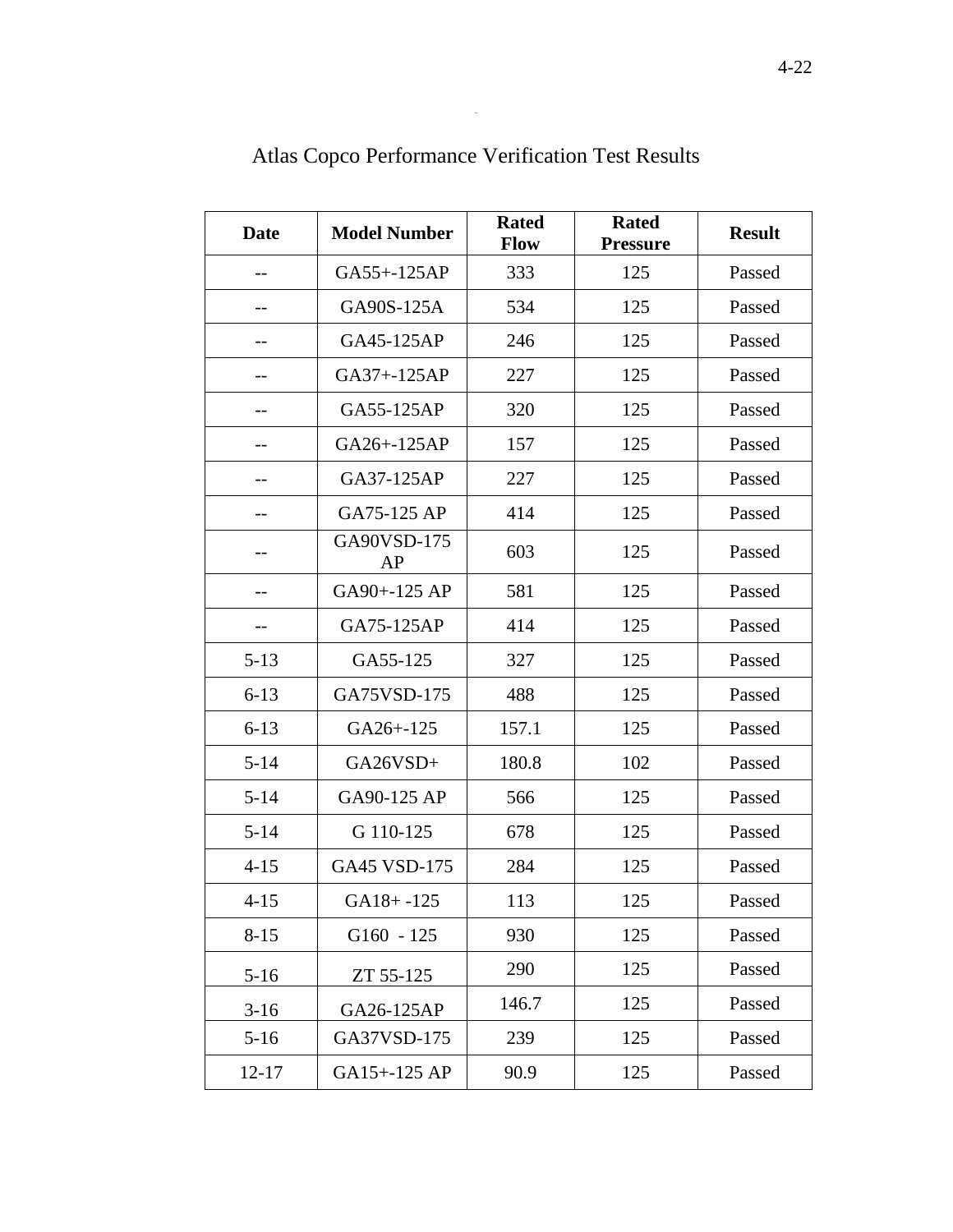| $12 - 17$ | GA45VSD-175<br>AP                | 284   | 125 | Passed |
|-----------|----------------------------------|-------|-----|--------|
| $12 - 17$ | GA55-125AP                       | 327   | 125 | Passed |
| $4-19$    | GA45VSD                          | 284   | 125 | Passed |
| $5-19$    | GA <sub>18</sub> V <sub>SD</sub> | 118.9 | 125 | Passed |
| $5-19$    | GA 90-125                        | 565.8 | 125 | Passed |
| $5-19$    | GA15-125                         | 89    | 125 | Passed |
| $10-19$   | GA26-125AP                       | 167   | 125 | Passed |
| $10-19$   | GA75-125 AP                      | 429   | 125 | Passed |
| $3 - 21$  | $GA15+P$                         | 96    | 125 | Passed |
| $3 - 21$  | GA30P A                          | 187.4 | 125 | Passed |
| $3 - 21$  | GA37VSD                          | 243.4 | 102 | Passed |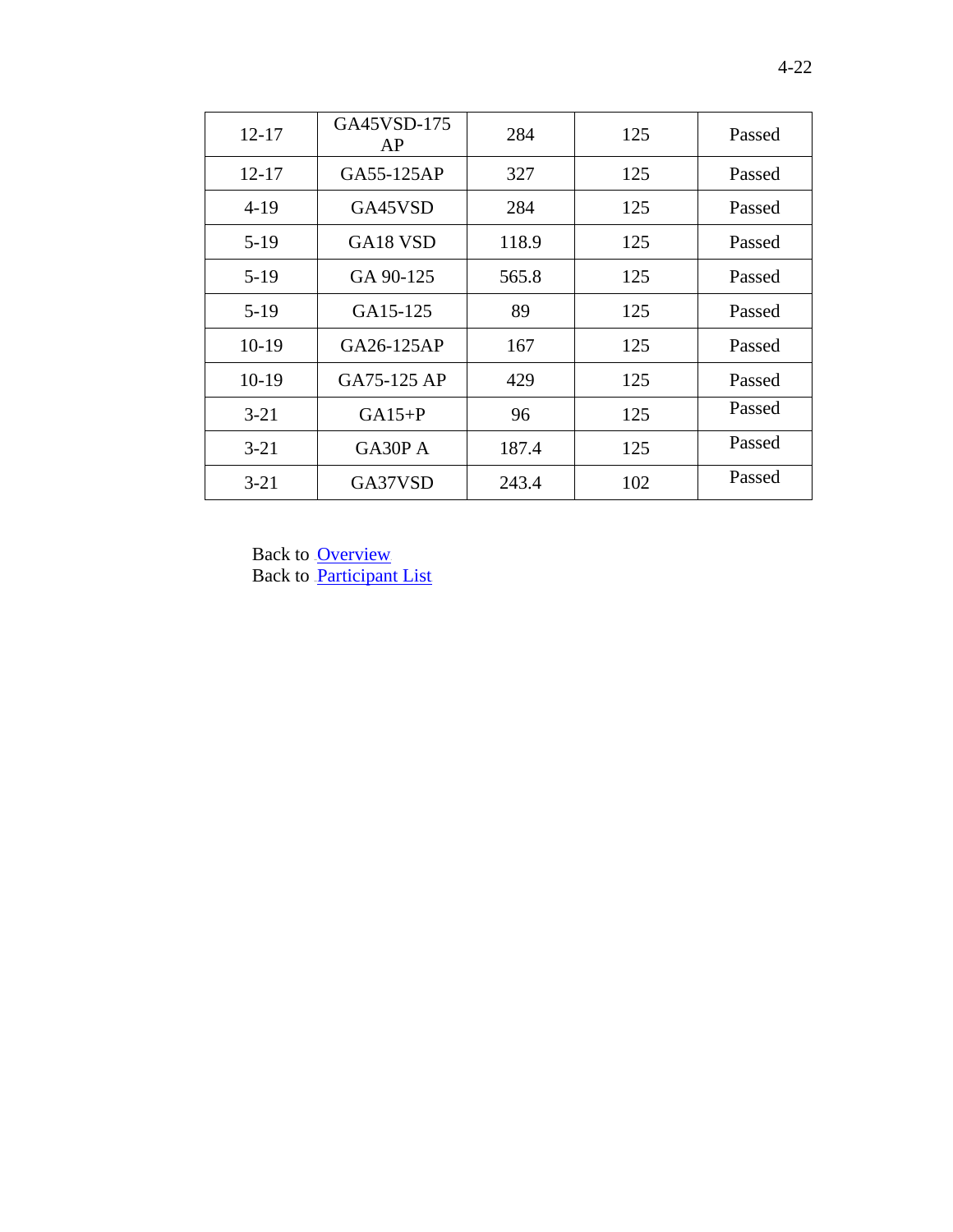<span id="page-5-0"></span>

| <b>Date</b> | <b>Model Number</b> | <b>Rated Flow</b> | <b>Rated Pressure</b> | <b>Result</b> |
|-------------|---------------------|-------------------|-----------------------|---------------|
| --          | S50-2               | 204               | 150                   | Passed        |
|             | S101                | 462.6             | 115                   | Passed        |
|             | S100-2              | 420.2             | 115                   | Passed        |
|             | S60-2               | 247.2             | 115                   | Passed        |
|             | S101                | 462.6             | 115                   | Passed        |
| --          | S <sub>24</sub> -2  | 98.87             | 125                   | Passed        |
| --          | S29-2               | 118.29            | 115                   | Passed        |
|             | S <sub>40</sub> -2  | 170               | 115                   | Passed        |
|             | S50-2               | 224.22            | 115                   | Passed        |
|             | S125                | 479.47            | 115                   | Passed        |
|             | $S61-2$             | 271.89            | 115                   | Passed        |
| --          | <b>SLF 51</b>       | 232.1             | 115                   | Passed        |
| $6 - 13$    | <b>SLF 75</b>       | 303.2             | 115                   | Passed        |
| $5 - 14$    | C <sub>20</sub>     | 85                | 115                   | Passed        |
| $5 - 14$    | <b>SLF 40-3</b>     | 162.8             | 150                   | Passed        |
| $5 - 14$    | $S$ 60-3            | 245               | 115                   | Passed        |
| $9 - 14$    | $S$ 40-3            | 179.05            | 115                   | Passed        |
| $9 - 14$    | $S$ 50-3            | 218.95            | 125                   | Passed        |
| $3-15$      | C30                 | 121.84            | 115                   | Passed        |
| $3-15$      | C30F                | 127.13            | 115                   | Passed        |
| $3-15$      | $S75-3$             | 331.9             | 115                   | Passed        |
| $9-16$      | C 15                | 54.45             | 150                   | Passed        |
| $9-16$      | S100-3              | 425.41            | 115                   | Passed        |
| $9-16$      | SLF 101-3           | 504.78            | 100                   | Passed        |
| $11 - 17$   | S150-3              | 649.7             | 115                   | Passed        |

# Boge Performance Verification Test Results

 $\mathcal{A}$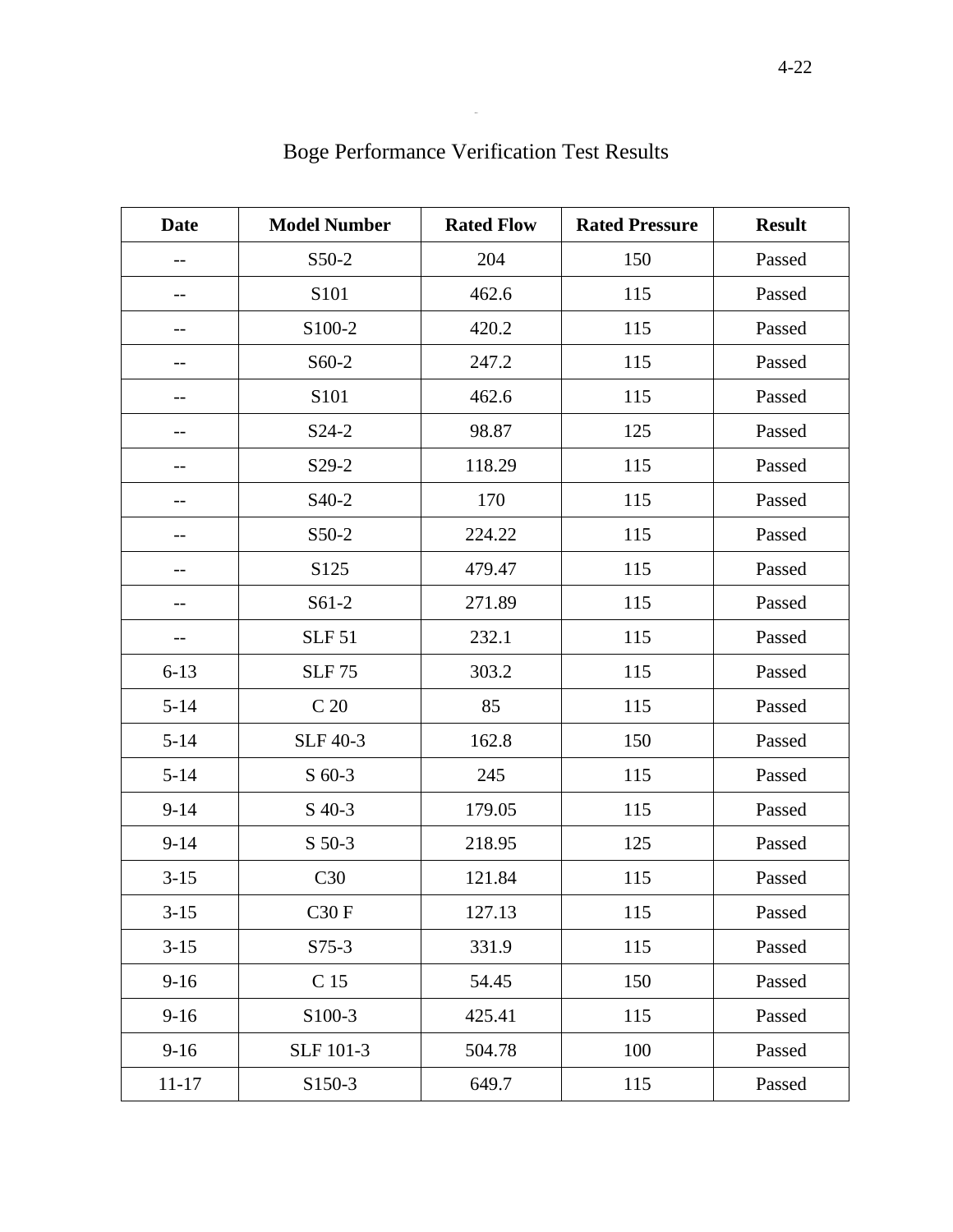| $11 - 17$ | <b>SLF 61</b>     | 272.95 | 115 | Passed |
|-----------|-------------------|--------|-----|--------|
| $11 - 17$ | $S60-3$           | 245.13 | 125 | Passed |
| $1-20$    | C <sub>25 F</sub> | 109.5  | 105 | Passed |
| $8 - 20$  | S90-4N            | 565    | 125 | Passed |
| $8 - 20$  | S 160-4LF N       | 922    | 125 | Passed |
| $12 - 20$ | SLF51-3           | 252.80 | 115 | Passed |
| $2 - 21$  | <b>BLC10LN</b>    | 39.00  | 110 | Passed |
| $2 - 21$  | BLC15L            | 71.00  | 110 | Passed |
| $2 - 21$  | <b>BL C</b> 15    | 71     | 110 | Passed |
| $2 - 21$  | <b>BLSLF</b> 75-3 | 339    | 115 | Passed |
| $7 - 21$  | S 50-3 N          | 225    | 115 | Passed |
| $4 - 22$  | $C12-2LFN$        | 71     | 110 | Passed |
| $4 - 22$  | $C15-2LN$         | 77     | 135 | Passed |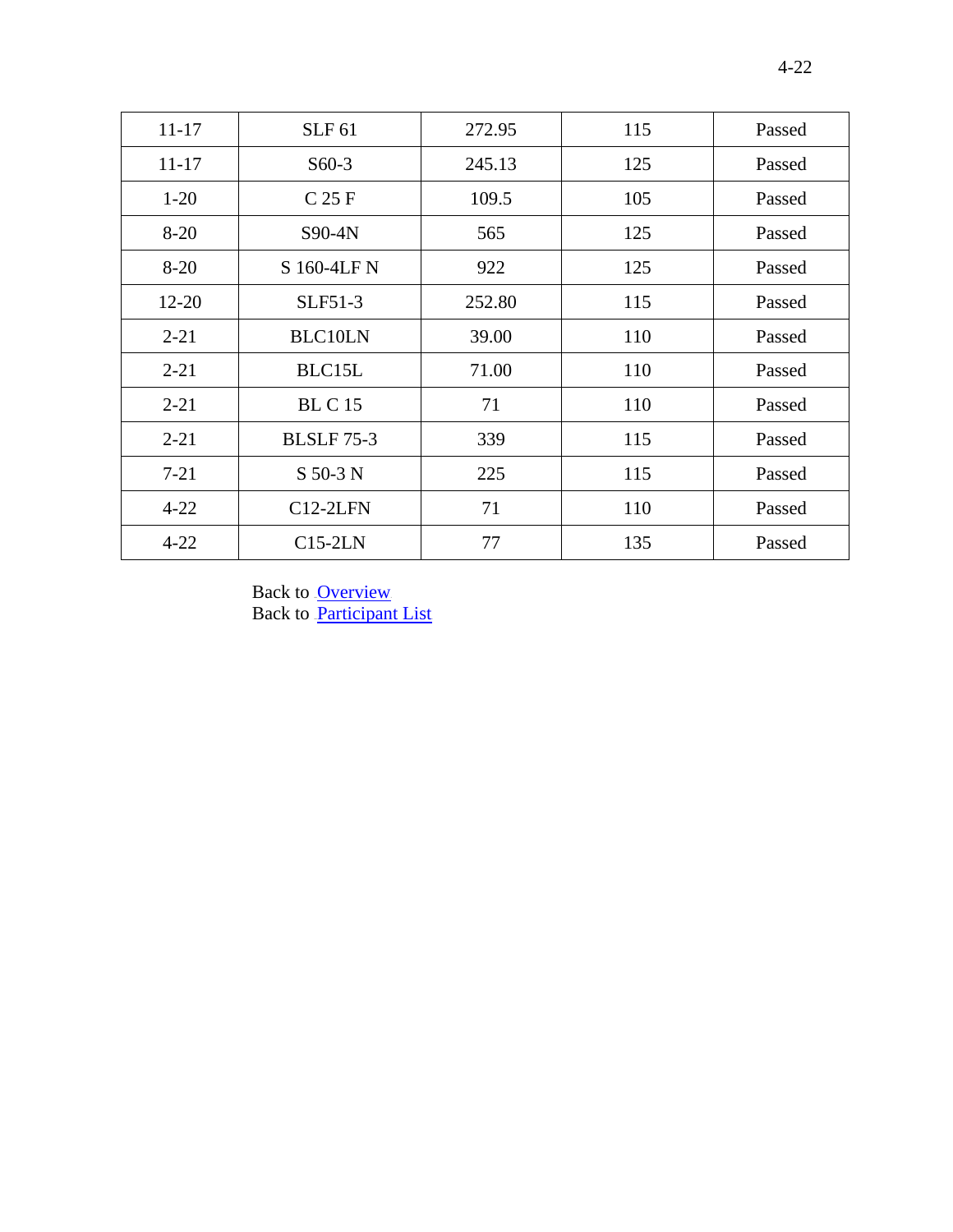<span id="page-7-0"></span>

| Date     | <b>Model Number</b> | <b>Rated Flow</b> | <b>Rated Pressure</b> | <b>Result</b> |
|----------|---------------------|-------------------|-----------------------|---------------|
| $7-19$   | <b>QRS 20</b>       | 82                | 125                   | Passed        |
| $10-20$  | QRS 30              | 113.8             | 125                   | Passed        |
| $1 - 21$ | <b>QRS 20</b>       | 82.2              | 125                   | Passed        |
| $1 - 21$ | CPVS <sub>60</sub>  | 322               | 102                   | Passed        |

Chicago Pneumatic Verification Test Results

Back to **[Overview](#page-0-0)** Back to [Participant List](#page-1-0)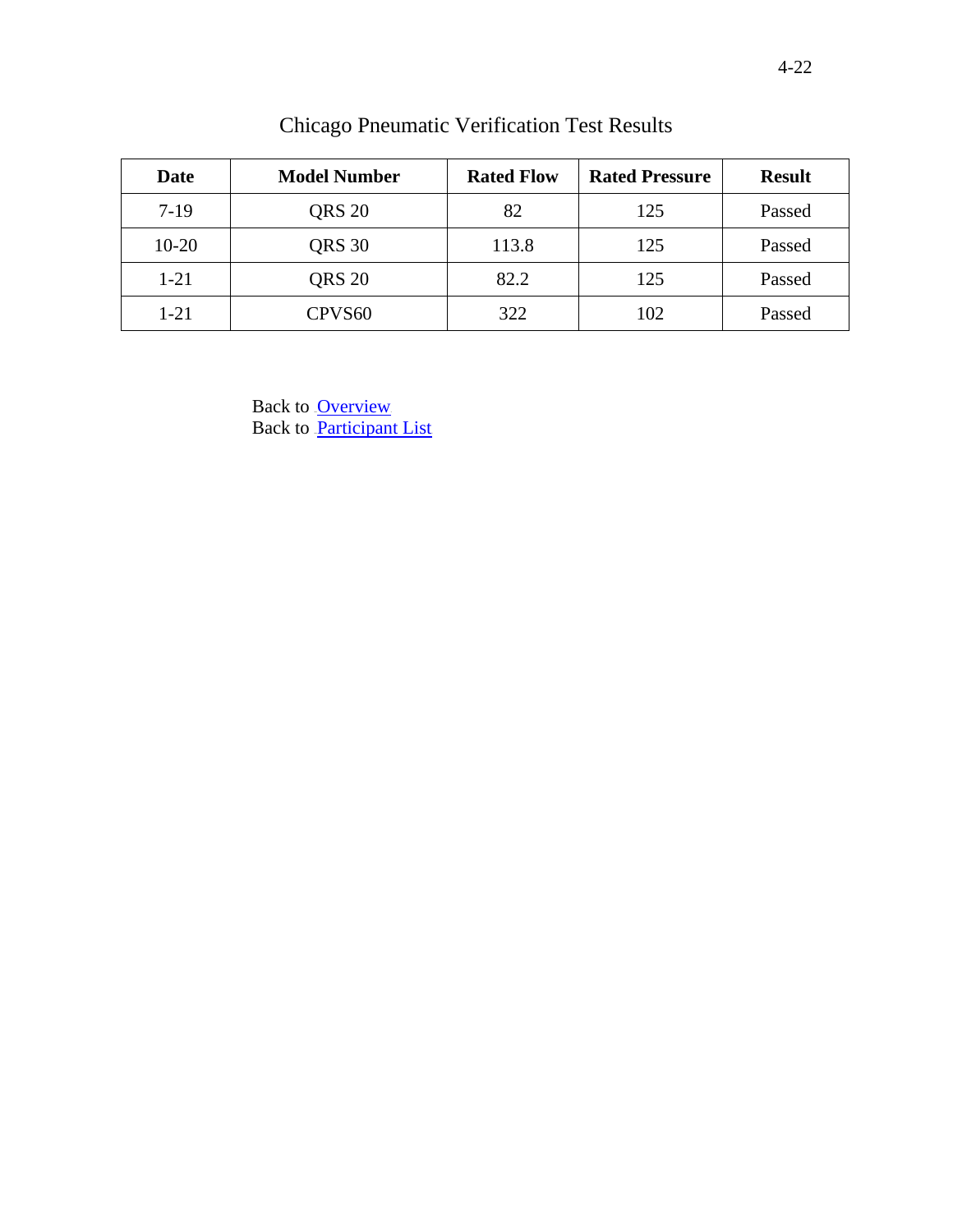$\mathcal{L}_{\mathcal{B}}$ 

<span id="page-8-0"></span>

| <b>Date</b> | <b>Model Number</b> | <b>Rated Flow</b> | <b>Rated Pressure</b> | <b>Result</b> |
|-------------|---------------------|-------------------|-----------------------|---------------|
| $3-17$      | EN11                | 54                | 125                   | Passed        |
| $9 - 17$    | EG 18V-125          | 107               | 125                   | Passed        |
| $11 - 17$   | EG 11-125           | 64                | 125                   | Passed        |
| $11 - 17$   | EG 45-125           | 266               | 125                   | Passed        |
| $2-19$      | EG 75V-125          | 450               | 125                   | Passed        |
| $2-19$      | EG 37-125           | 212               | 125                   | Passed        |
| $2-19$      | EG 110-125          | 630               | 125                   | Passed        |
| $2-19$      | EG 22V-125          | 132               | 125                   | Passed        |
| $2-19$      | EG 55-125           | 343               | 125                   | Passed        |
| $2-19$      | EN 11-125           | 55                | 125                   | Passed        |
| $10-20$     | EN <sub>7</sub>     | 38.5              | 125                   | Passed        |
| $10 - 20$   | EG <sub>90V</sub>   | 536               | 125                   | Passed        |
| $11-20$     | <b>EG 45</b>        | 267               | 125                   | Passed        |
| $10-21$     | <b>EG22</b>         | 134               | 125                   | Passed        |
| $10 - 21$   | EN7V                | 38                | 125                   | Passed        |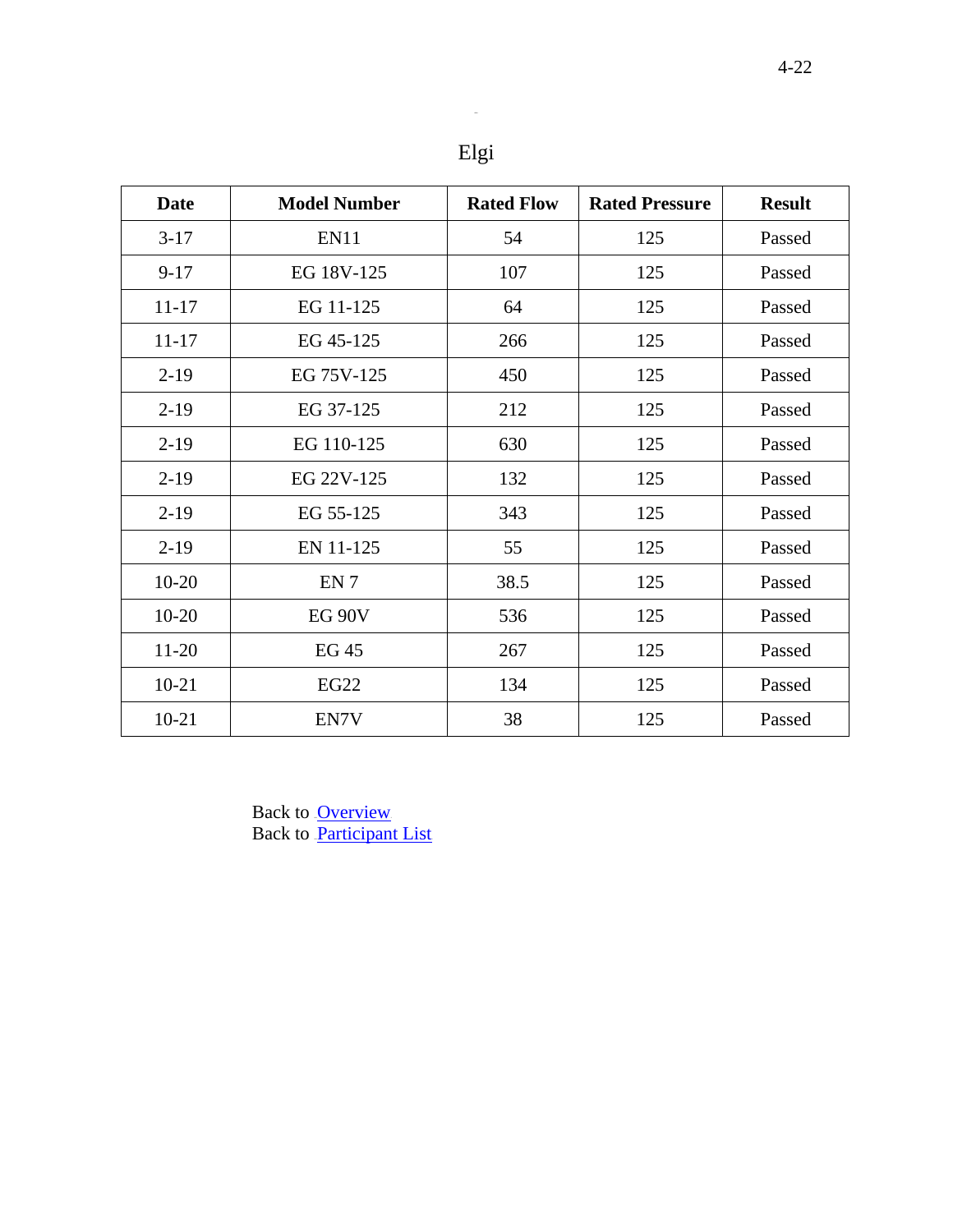<span id="page-9-0"></span>

| <b>Date</b> | <b>Model Number</b> | <b>Rated</b><br>Flow | <b>Rated</b><br><b>Pressure</b> | <b>Result</b> |
|-------------|---------------------|----------------------|---------------------------------|---------------|
|             | RS75D               | 333                  | 125                             | Passed        |
|             | SE50-125            | 205                  | 125                             | Passed        |
| $-$         | SE50-100            | 222                  | 100                             | Passed        |
|             | <b>RS50F-100</b>    | 220                  | 100                             | Passed        |
|             | <b>RS25</b>         | 111                  | 100                             | Passed        |
|             | <b>RS40</b>         | 173                  | 125                             | Passed        |
|             | <b>SE30</b>         | 113                  | 125                             | Passed        |
|             | <b>RS50</b>         | 186                  | 150                             | Passed        |
|             | <b>SE 25</b>        | 100                  | 125                             | Passed        |
| $- -$       | GSV-30D             | 131                  | 100                             | Passed        |
| --          | <b>RS100F</b>       | 374                  | 150                             | Passed        |
| $6 - 13$    | SE-30               | 126                  | 100                             | Passed        |
| $8 - 14$    | <b>GSV-100</b>      | 430                  | 125                             | Passed        |
| $8 - 14$    | <b>RSB-50</b>       | 200                  | 125                             | Passed        |
| $10 - 14$   | SEG15               | 14                   | 125                             | Passed        |
| $7 - 15$    | <b>RS100</b>        | 440                  | 100                             | Passed        |
| $10 - 15$   | FNB22CXX4JXXX       | 203.4                | 125                             | Passed        |
| $11 - 15$   | FNB37DXX4JXXX       | 116.1                | 125                             | Passed        |
| $6-16$      | <b>NXV 37</b>       | 211.0                | 125                             | Passed        |
| $6 - 16$    | <b>RSB-30</b>       | 123.0                | 125                             | Passed        |
| $6 - 16$    | NxB <sub>30</sub>   | 170.0                | 125                             | Passed        |
| $10 - 17$   | FNV30DXX4JXPC       | 173                  | 125                             | Passed        |
| $10-17$     | FND90FXX4HXPC       | 563                  | 100                             | Passed        |
| $10 - 17$   | FRD75FUXXA4J1XXXX   | 330                  | 125                             | Passed        |
| $11 - 18$   | NxB18               | 113.9                | 100                             | Passed        |
| $11 - 18$   | <b>NXV22</b>        | 128.6                | 100                             | Passed        |

FS Curtis Performance Verification Test Results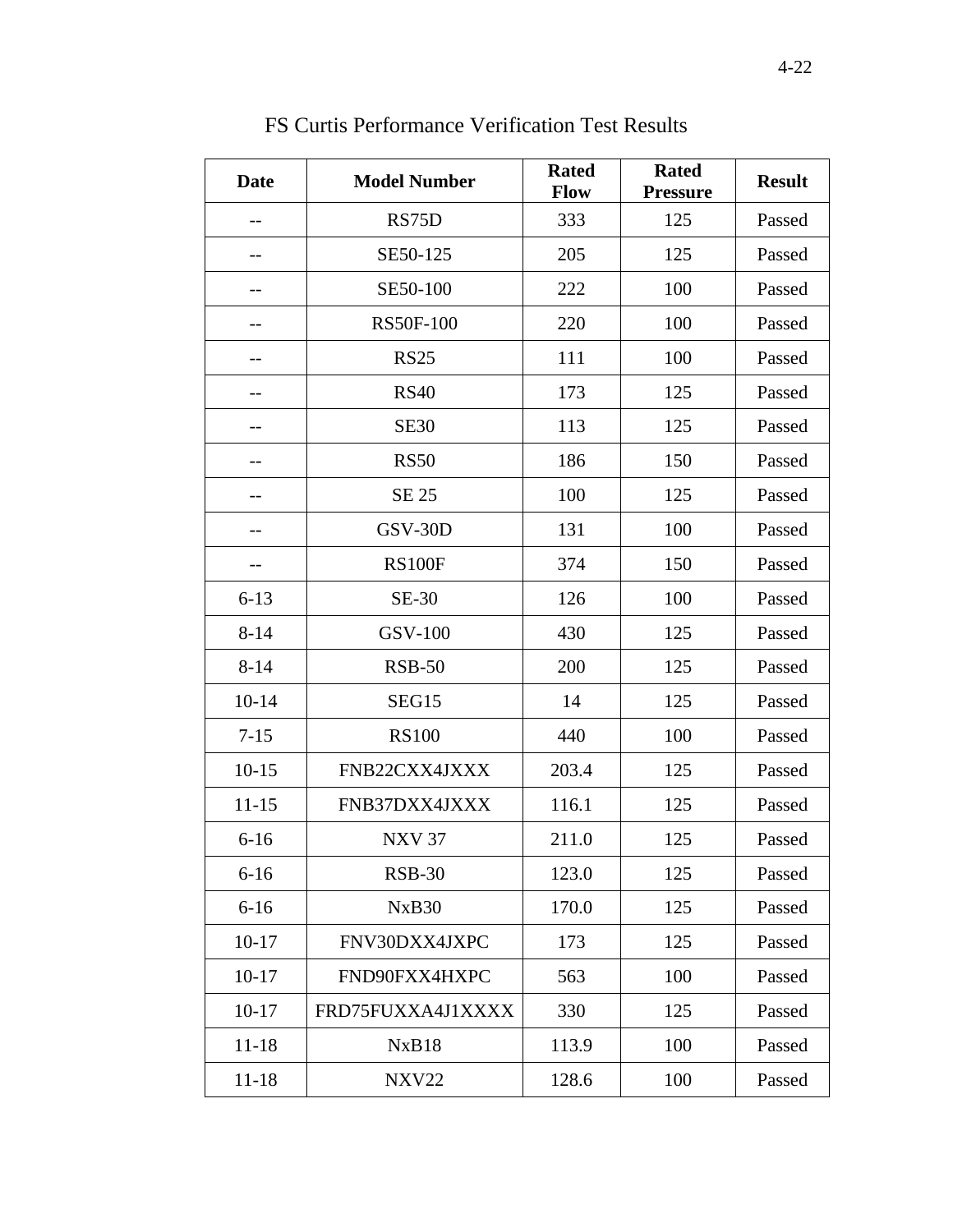| $11 - 18$ | RSB <sub>25</sub> | 84    | 175 | Passed |
|-----------|-------------------|-------|-----|--------|
| 11-19     | NXV30             | 190   | 100 | Passed |
| 11-19     | RS40-100          | 184   | 100 | Passed |
| 11-19     | NxD55             | 324   | 125 | Passed |
| $12 - 20$ | <b>NXB06</b>      | 26.21 | 125 | Passed |
| $12 - 20$ | <b>NxV08</b>      | 41.61 | 125 | Passed |
| $3 - 21$  | NxB04             | 15.4  | 150 | Passed |
| $1-22$    | NxV15-125         | 80    | 125 | Passed |
| $1-22$    | NxB37-150         | 190   | 150 | Passed |
|           |                   |       |     |        |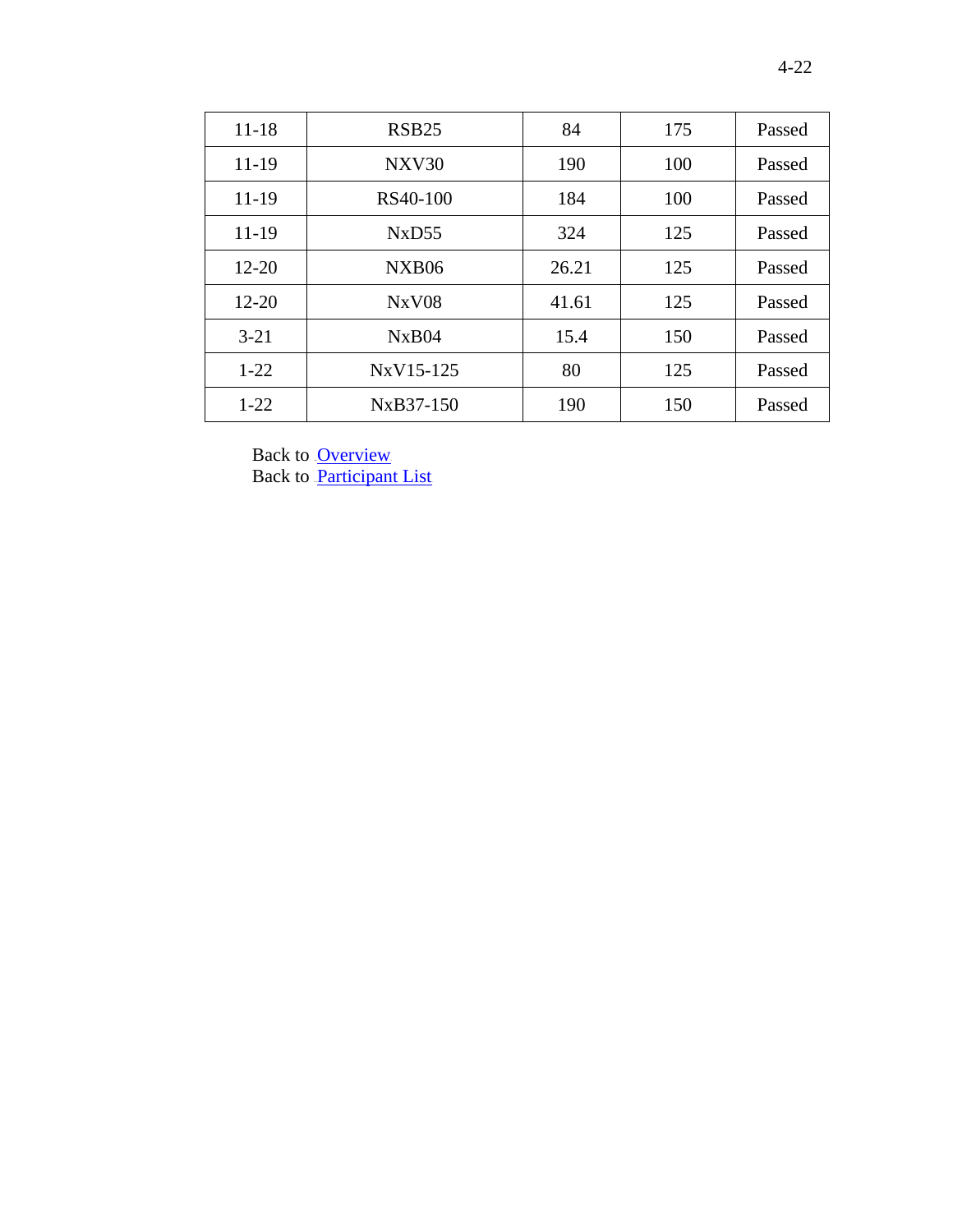<span id="page-11-0"></span>

| <b>Date</b> | <b>Model Number</b>         | <b>Rated</b><br><b>Flow</b> | <b>Rated</b><br><b>Pressure</b> | <b>Result</b> |
|-------------|-----------------------------|-----------------------------|---------------------------------|---------------|
|             | EBPST-100-100 psig          | 495                         | 100                             | Passed        |
|             | EBMST-75-125 psig           | 320                         | 125                             | Passed        |
|             | <b>EBM99K/EBM ST-75-125</b> | 320                         | 125                             | Passed        |
|             | EBQ99M/EBQ-ST-150-125       | 618                         | 125                             | Passed        |
|             | EBEST-30                    | 120                         | 125                             | Passed        |
|             | EBHST-50                    | 205                         | 125                             | Passed        |
|             | EBE99Q02                    | 97                          | 125                             | Passed        |
|             | EDE99N02E                   | 185                         | 125                             | Passed        |
|             | EBE99Q01E                   | 97                          | 125                             | Passed        |
| $-$         | <b>VS70</b>                 | 436                         | 100                             | Passed        |
| $-$         | <b>EBP99K01</b>             | 450                         | 125                             | Passed        |
| $5 - 13$    | EBH99H02E                   | 205                         | 125                             | Passed        |
| $5 - 13$    | <b>EBP99K01</b>             | 450                         | 125                             | Passed        |
| $5 - 13$    | VS25-40A03                  | 242                         | 100                             | Passed        |
| $9 - 13$    | <b>EBP99K01</b>             | 450                         | 125                             | Passed        |
| $5 - 14$    | <b>VS80</b>                 | 556                         | 110                             | Passed        |
| $5 - 14$    | INT 50 hp, EFD, 125         | 193                         | 125                             | Passed        |
| $8 - 14$    | SAV 125 hp, EAQ, 125        | 608                         | 125                             | Passed        |
| $2 - 15$    | ST-50                       | 238                         | 100                             | Passed        |
| $2 - 15$    | <b>VS30</b>                 | 213                         | 100                             | Passed        |
| $2 - 15$    | Apex VS 18                  | 94.6                        | 125                             | Passed        |
| $6 - 16$    | L45                         | 269.4                       | 100                             | Passed        |
| $6 - 16$    | EnviroAire T90              | 562                         | 115                             | Passed        |
| $8 - 16$    | L23RS                       | 146                         | 100                             | Passed        |
| $9 - 17$    | ApexVs18-125                | 90.0                        | 125                             | Passed        |
| $9 - 17$    | STG-50                      | 239.0                       | 100                             | Passed        |

### Gardner Denver Performance Verification Test Results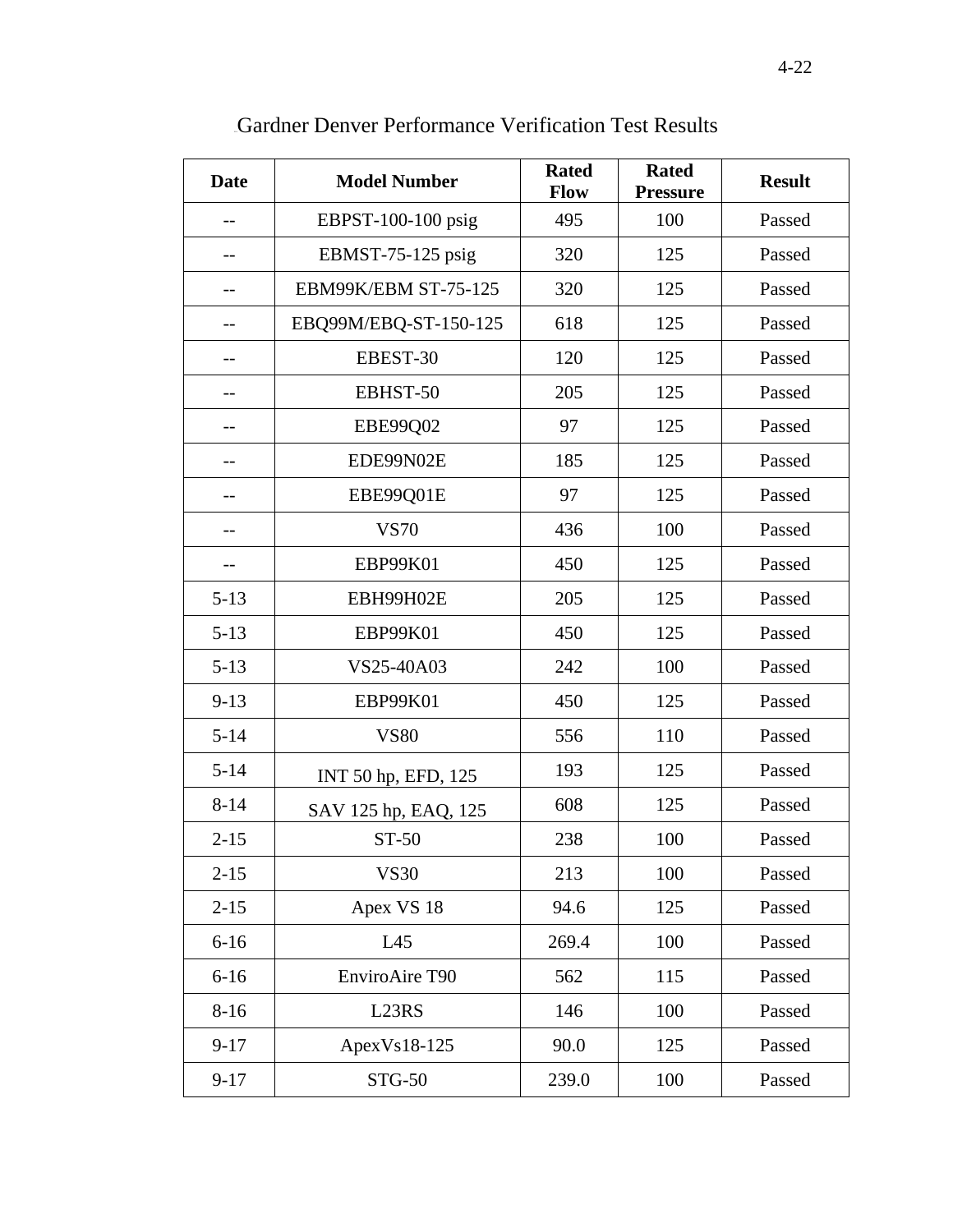| $9-17$   | <b>ES50</b>     | 178.0 | 125 | Passed |
|----------|-----------------|-------|-----|--------|
| $7-19$   | VS25            | 155   | 100 | Passed |
| $8-20$   | L90             | 574.2 | 125 | Passed |
| $8-20$   | $L30-45$        | 251.9 | 125 | Passed |
| $7 - 21$ | L11             | 56.2  | 125 | Passed |
| $7 - 21$ | LRS30-45E17     | 224.6 | 125 | Passed |
| $7 - 21$ | L07RS           | 37.6  | 130 | Passed |
| $7 - 21$ | L22             | 117.6 | 125 | Passed |
| $7 - 21$ | L <sub>07</sub> | 39.7  | 125 | Passed |
| $7 - 21$ | <b>ST40</b>     | 233.0 | 125 | Passed |
| $4 - 22$ | L15             | 85.1  | 125 | Passed |
| $4 - 22$ | L11RS           | 56.9  | 130 | Passed |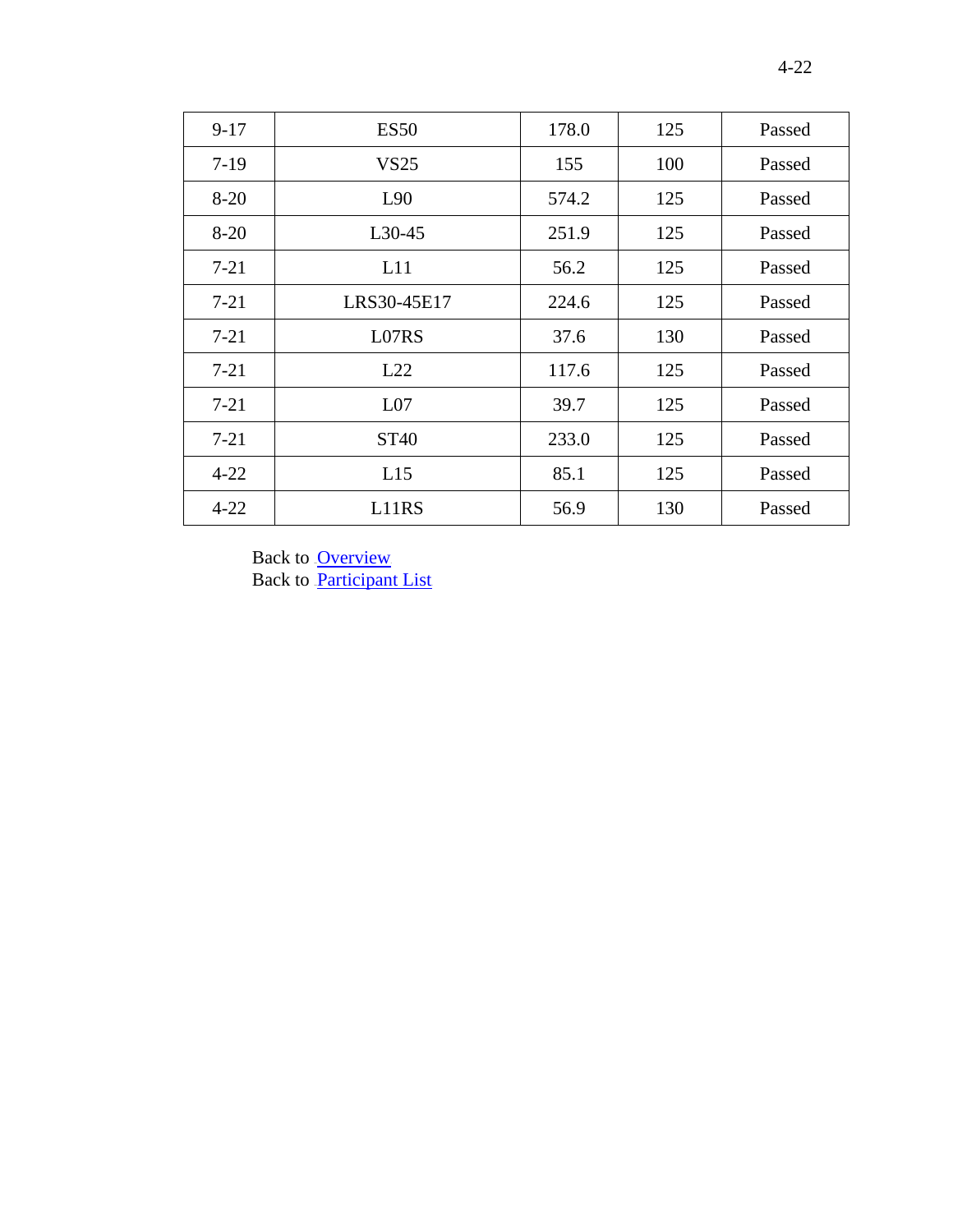| Date      | <b>Model Number</b> | <b>Rated Flow</b> | <b>Rated</b><br><b>Pressure</b> | <b>Result</b> |
|-----------|---------------------|-------------------|---------------------------------|---------------|
| $3-18$    | HBD 7               | 39.2              | 125                             | Passed        |
| $12 - 18$ | HDD <sub>55</sub>   | 374.3             | 100                             | Passed        |
| $8 - 20$  | HDD 30              | 206.5             | 100                             | Passed        |
| $12 - 20$ | HBD4                | 20.8              | 100                             | Failed        |
| $12 - 20$ | HBD22               | 127.5             | 125                             | Passed        |
| $12 - 20$ | HVD11               | 62.5              | 125                             | Passed        |
| $3 - 21$  | HBD11               | 62.6              | 125                             | Passed        |
| $12 - 21$ | HJVD 37             | 216.5             | 125                             | Passed        |
| $12 - 21$ | HDD <sub>30</sub>   | 182.9             | 125                             | Passed        |

<span id="page-13-0"></span>Hertz Kompressoren Performance Verification Test Results

Back to **[Overview](#page-0-0)** Back to [Participant List](#page-1-0)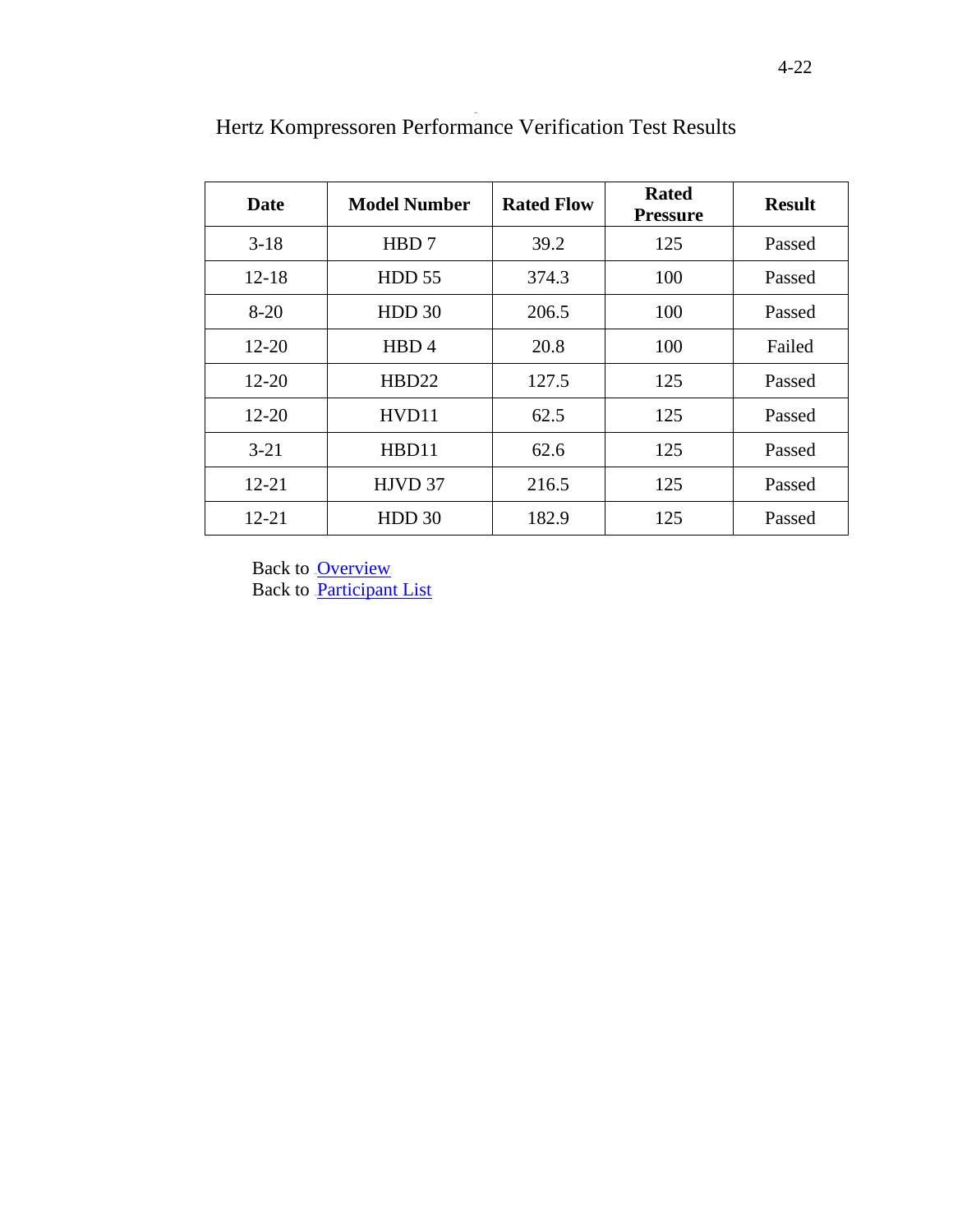<span id="page-14-0"></span>

| <b>Date</b> | <b>Model Number</b>  | <b>Rated Flow</b> | <b>Rated</b><br><b>Pressure</b> | <b>Result</b> |
|-------------|----------------------|-------------------|---------------------------------|---------------|
| --          | SSR-EP75             | 323               | 125                             | Passed        |
|             | SSR-EP100            | 434               | 125                             | Passed        |
|             | R110IU-A-125         | 690               | 125                             | Passed        |
| --          | SSR-EP60SS           | 246               | 125                             | Passed        |
|             | EP75                 | 323               | 125                             | Passed        |
|             | EPE50                | 211               | 125                             | Passed        |
|             | R90i-A-125           | 566               | 125                             | Passed        |
|             | <b>UP6-25</b>        | 98                | 125                             | Passed        |
|             | <b>UP6-50</b>        | 208               | 125                             | Passed        |
|             | R55N                 | 312               | 135                             | Passed        |
|             | R <sub>90</sub> N    | 513.4             | 135                             | Passed        |
|             | R <sub>90i</sub>     | 566               | 115                             | Passed        |
| $4 - 13$    | R75N-A100            | 417.9             | 135                             | Passed        |
| $4 - 13$    | R55I-A125            | 328               | 115                             | Passed        |
| $4 - 13$    | UP625-125            | 98                | 125                             | Passed        |
| $5 - 14$    | <b>IRN25H-CC-150</b> | 99.6              | 125                             | Passed        |
| $5 - 14$    | UP6 40-125           | 177               | 125                             | Passed        |
| $5 - 14$    | UP6 20-125           | 77                | 125                             | Passed        |
| $2 - 15$    | <b>UP6-30</b>        | 117               | 125                             | Passed        |
| $2 - 15$    | R45i                 | 253               | 115                             | Passed        |
| $3 - 15$    | R45N-A100            | 262               | 100                             | Passed        |
| $5-16$      | R37IE-A125           | 217               | 115                             | Passed        |
| $5-16$      | <b>IRN30H-CC-100</b> | 130.6             | 100                             | Passed        |
| $9 - 16$    | <b>H100A</b>         | 411               | 125                             | Passed        |
| $3-18$      | R37NE                | 211               | 135                             | Passed        |

Ingersoll Rand Performance Verification Test Results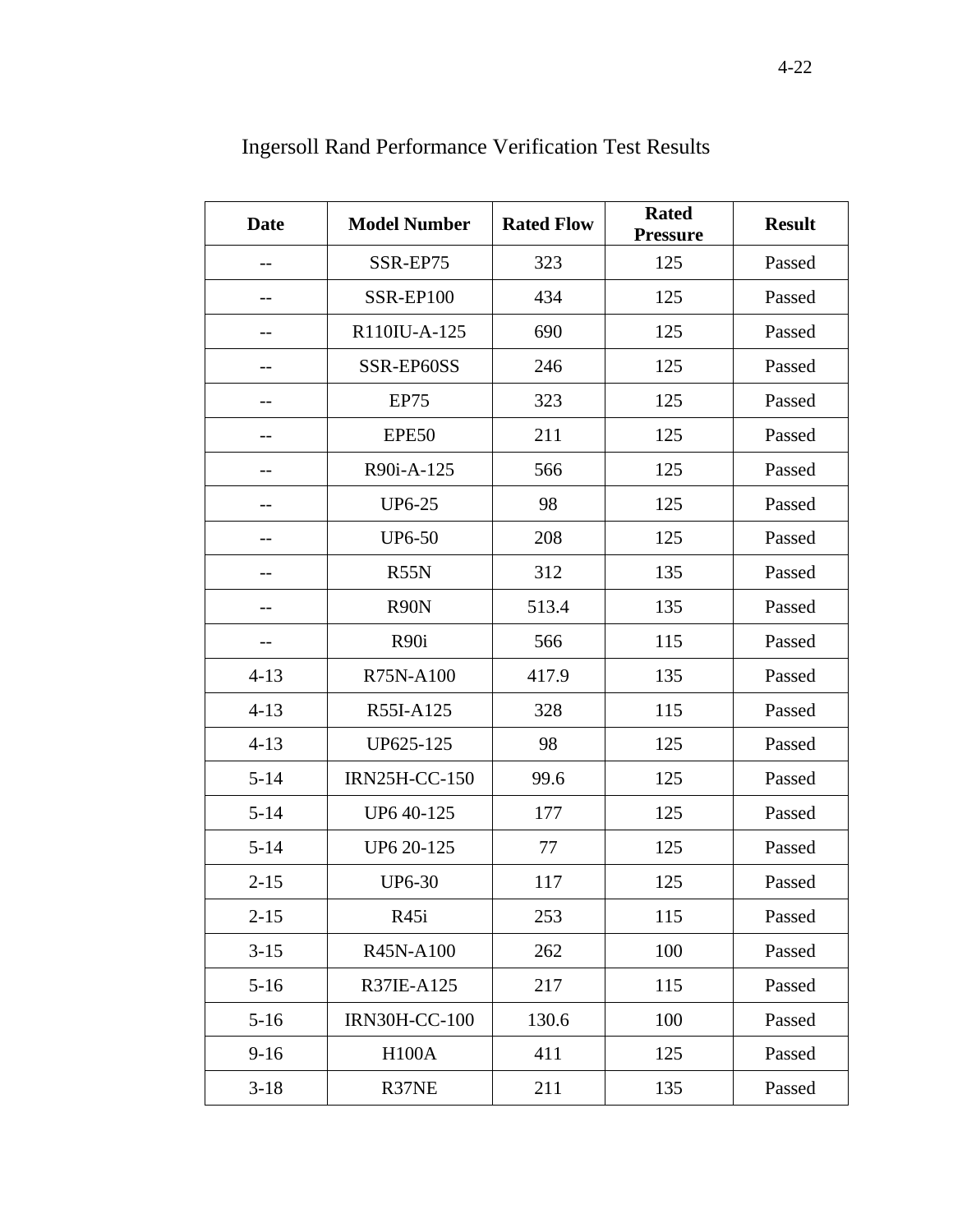| $11 - 17$ | R371         | 220 | 115 | Passed |
|-----------|--------------|-----|-----|--------|
| $3-18$    | <b>R110N</b> | 649 | 135 | Passed |
| $1-19$    | R45IE-125    | 265 | 115 | Passed |
| $5-19$    | R75I-A125    | 455 | 115 | Passed |
| $1-19$    | R160N-A135   | 844 | 135 | Passed |
| $10-19$   | IRN50H-OF    | 200 | 100 | Passed |
| $10-19$   | <b>H150A</b> | 691 | 125 | Passed |
| $10-19$   | <b>H200A</b> | 855 | 125 | Passed |
| $10 - 20$ | R45N-A145    | 262 | 100 | Passed |
| $12 - 20$ | RS55i        | 360 | 115 | Passed |
| $12 - 20$ | RS45i        | 298 | 115 | Passed |
| $10 - 21$ | RS132IE-A125 | 922 | 115 | Passed |
| $10-21$   | R11N-A145    | 52  | 135 | Passed |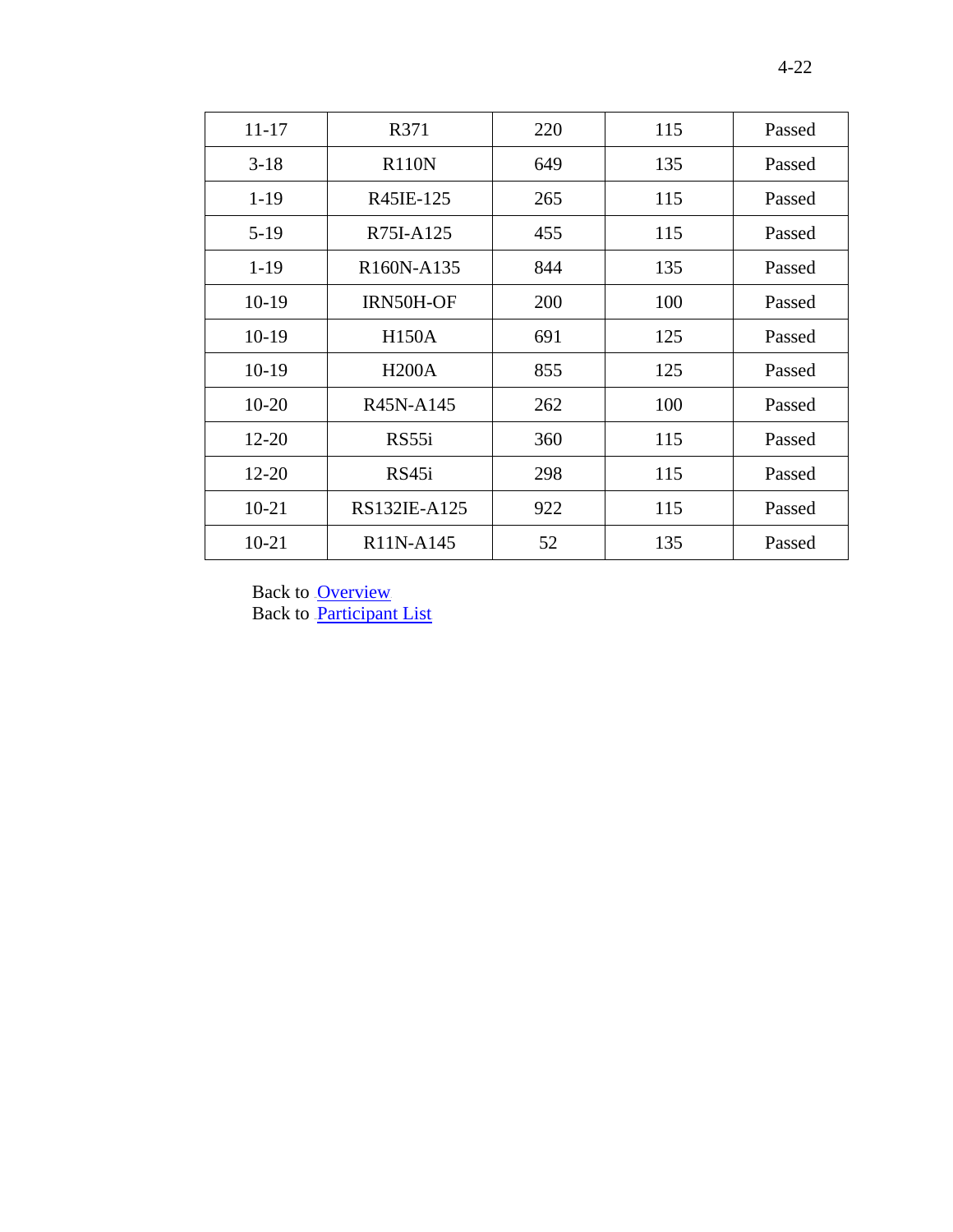<span id="page-16-0"></span>

| <b>Date</b> | <b>Model Number</b> | <b>Rated Flow</b> | <b>Rated</b><br><b>Pressure</b> | <b>Result</b> |
|-------------|---------------------|-------------------|---------------------------------|---------------|
|             | CSD <sub>75</sub>   | 345               | 115                             | Passed        |
|             | <b>CSD 100</b>      | 494               | 115                             | Passed        |
| $-$         | <b>CSD 125</b>      | 566               | 115                             | Passed        |
| --          | <b>DSD</b> 125      | 570               | 115                             | Passed        |
|             | ASD <sub>40S</sub>  | 162               | 115                             | Passed        |
|             | <b>BSD 50</b>       | 236               | 115                             | Passed        |
|             | ASD <sub>30</sub>   | 132               | 115                             | Passed        |
|             | <b>BSD 40</b>       | 193               | 115                             | Passed        |
|             | ASD <sub>25</sub>   | 112               | 115                             | Passed        |
| --          | SFC90S              | 483.8             | 125                             | Passed        |
| $-$         | <b>CSD125</b>       | 567               | 115                             | Passed        |
| $3 - 13$    | SM7.5               | 32                | 115                             | Passed        |
| $5 - 13$    | SFC75S              | 441               | 125                             | Passed        |
| $5 - 13$    | CSD75               | 345               | 115                             | Passed        |
| $6 - 14$    | SK 20 - 125         | 88                | 115                             | Passed        |
| $8 - 14$    | <b>BSD 60</b>       | 288               | 115                             | Passed        |
| $9 - 14$    | <b>SFC110S</b>      | 588               | 125                             | Passed        |
| $3 - 15$    | <b>SFC 75S</b>      | 441               | 125                             | Passed        |
| $3 - 15$    | CSD100S             | 417               | 115                             | Passed        |
| $3 - 15$    | AS 30               | 141               | 115                             | Passed        |
| $5 - 16$    | CSD 60-125          | 290               | 115                             | Passed        |
| $4 - 16$    | $AS-25$             | 120               | 115                             | Passed        |
| $5-16$      | <b>SFC 55</b>       | 357               | 125                             | Passed        |
| $8 - 17$    | <b>BSD 50</b>       | 236               | 115                             | Passed        |
| $8 - 17$    | <b>SFC 30S</b>      | 171               | 125                             | Passed        |
| $8 - 17$    | <b>DSD 125</b>      | 598               | 115                             | Passed        |
| $11 - 18$   | ASD <sub>40</sub>   | 191               | 115                             | Passed        |
| $11 - 18$   | SM 15               | 55.4              | 115                             | Passed        |

## Kaeser Performance Verification Test Results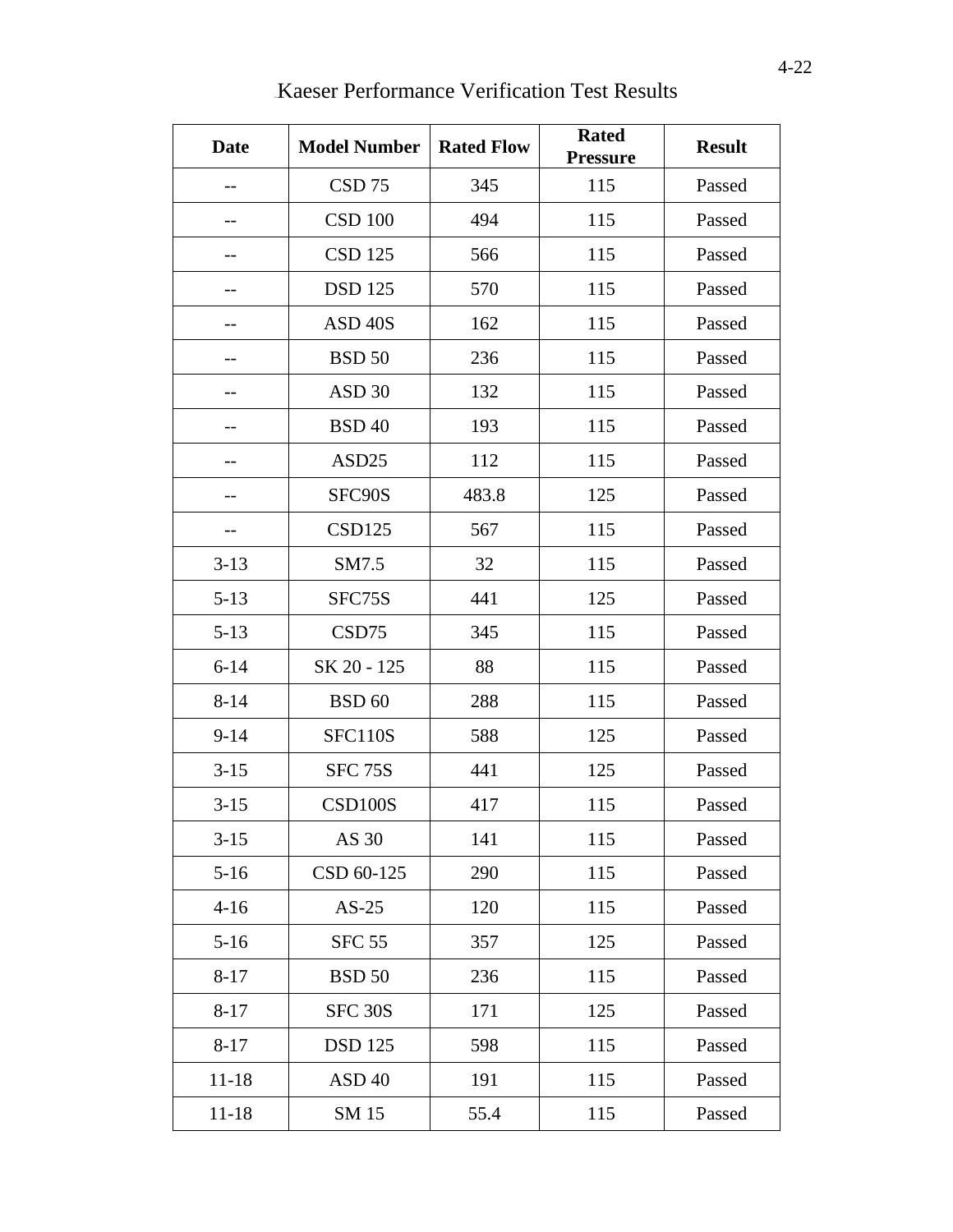| $11 - 18$ | SFC 30S             | 174  | 125 | Passed |
|-----------|---------------------|------|-----|--------|
| $10-19$   | ASD <sub>25</sub>   | 112  | 115 | Passed |
| $10-19$   | CSG 120-2           | 422  | 115 | Passed |
| $10-19$   | <b>SFC 22</b>       | 154  | 125 | Passed |
| $9 - 20$  | ASD <sub>40</sub> S | 162  | 115 | Passed |
| $9 - 20$  | SFC37               | 248  | 125 | Passed |
| $10 - 20$ | AS20                | 98.9 | 115 | Passed |
| $10 - 21$ | $ASD-40$            | 191  | 115 | Passed |
| $10 - 21$ | <b>SFC 55</b>       | 360  | 125 | Passed |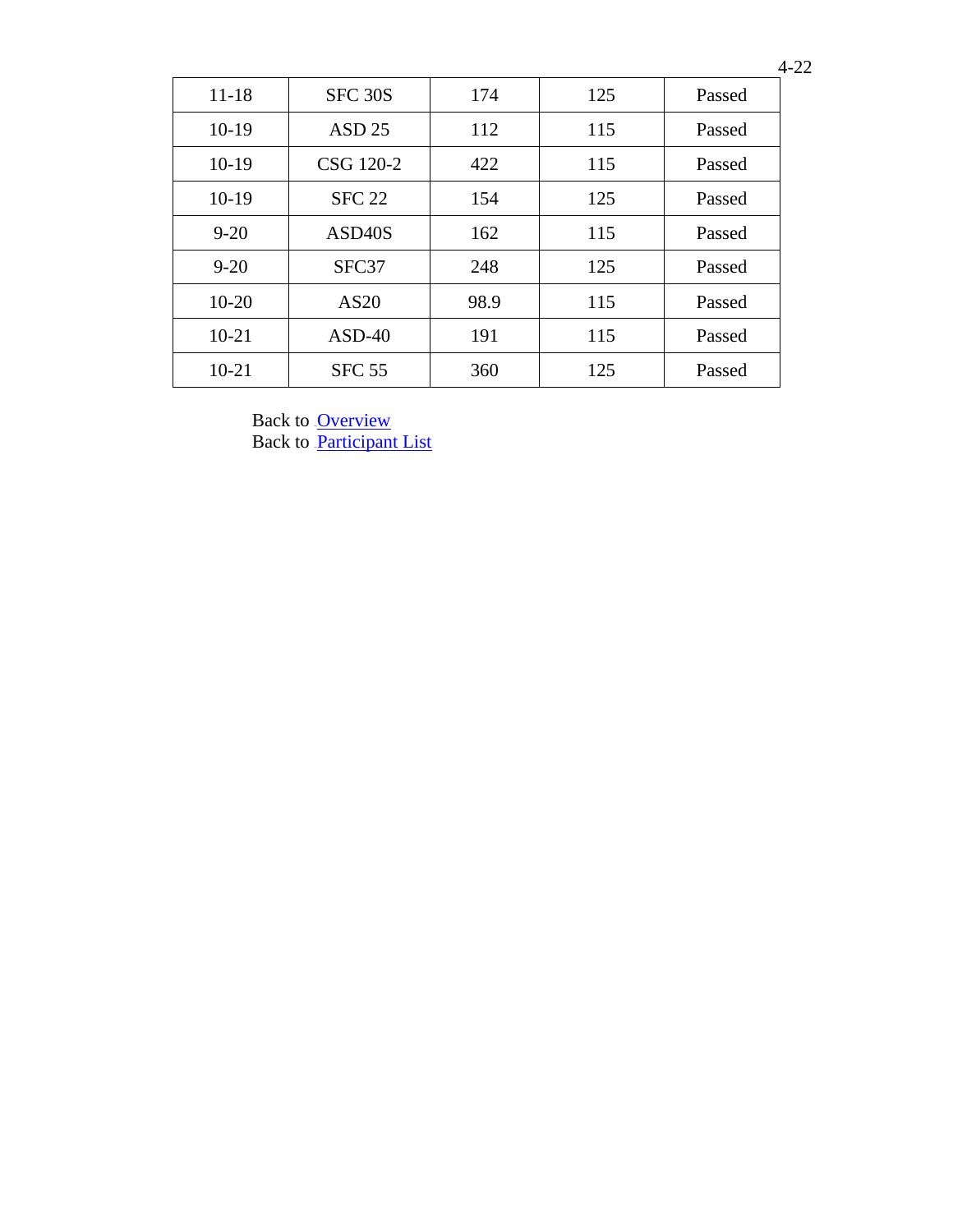<span id="page-18-0"></span>

| Date      | <b>Model Number</b> | <b>Rated</b><br><b>Flow</b> | <b>Rated</b><br><b>Pressure</b> | <b>Result</b> |
|-----------|---------------------|-----------------------------|---------------------------------|---------------|
| $02 - 19$ | KRSP-30             | 146                         | 115                             | Passed        |
| 10-19     | KRSP-60             | 288                         | 115                             | Passed        |
| 10-19     | KRSB-30             | 111                         | 125                             | Passed        |
| $10-19$   | KRSD-100 VSD        | 442.2                       | 125                             | Passed        |
| $9 - 20$  | KRSD-75             | 357                         | 115                             | Passed        |
| $9 - 20$  | KRSP-40             | 202                         | 115                             | Passed        |
| $9 - 20$  | KRSD-50             | 228                         | 125                             | Passed        |
| $11 - 21$ | KRSB-25             | 105.2                       | 125                             | Passed        |
| 11-21     | KRSD 30-125-<br>VSD | 142                         | 125                             | Passed        |

Kaishan Performance Verification Test Results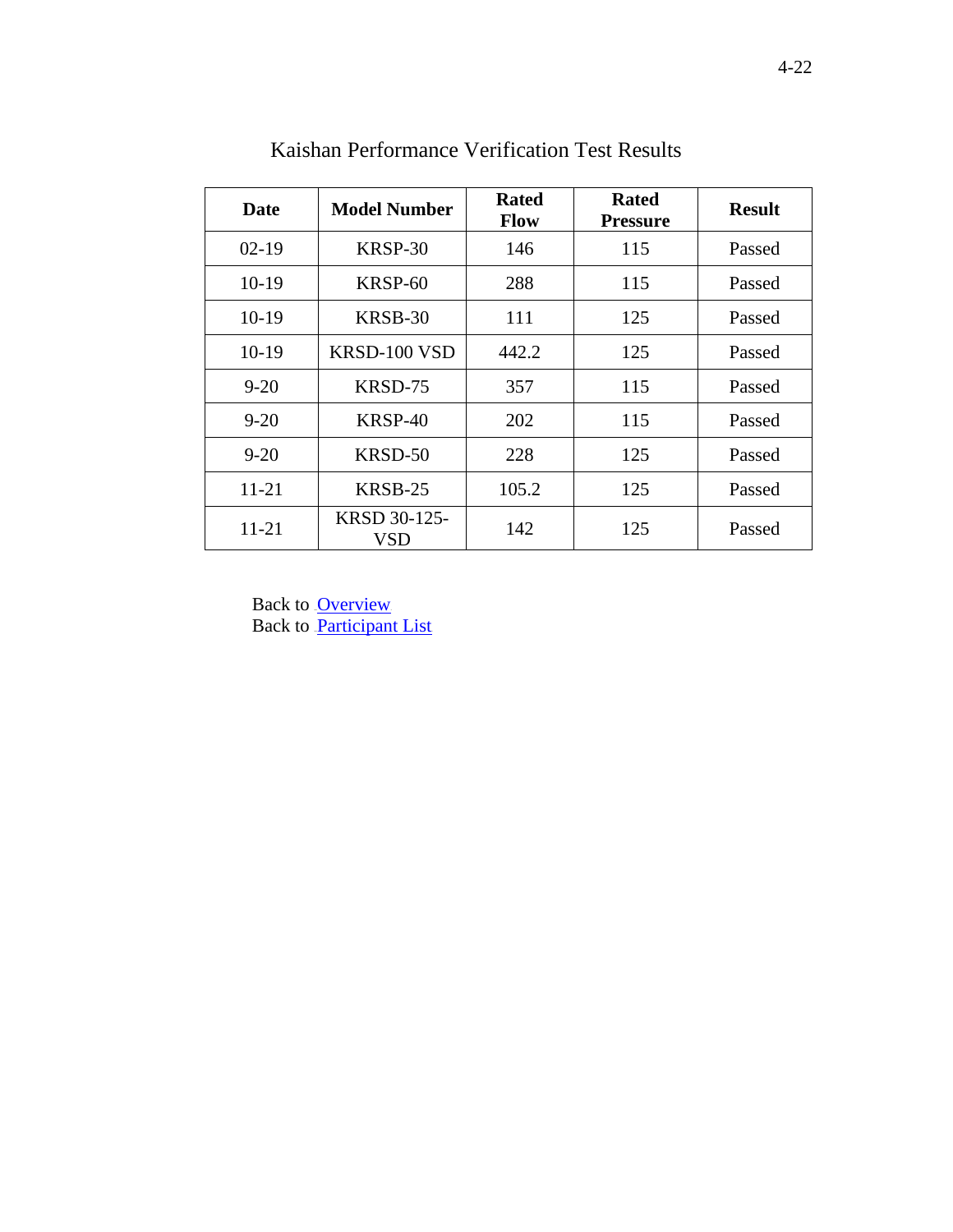<span id="page-19-0"></span>

| <b>Date</b> | <b>Model Number</b> | <b>Rated</b><br><b>Flow</b> | <b>Rated</b><br><b>Pressure</b> | <b>Result</b>          |
|-------------|---------------------|-----------------------------|---------------------------------|------------------------|
| $03-14$     | AC <sub>18LX</sub>  | 123                         | 100                             | Passed                 |
| $10 - 14$   | <b>AC 22</b>        | 131                         | 100                             | Passed                 |
| $10-14$     | Maxima 30           | 222                         | 100                             | Passed                 |
| $2 - 15$    | AC15HX              | 91.8                        | 140                             | Passed                 |
| $2 - 15$    | Optima 15           | 94.7                        | 100                             | Passed                 |
| $2 - 15$    | AC 37LX             | 246                         | 100                             | Passed                 |
| $2-16$      | AC 11 LX            | 70                          | 100                             | Passed                 |
| $2 - 16$    | Optima 37           | 228.8                       | 102                             | Failed and<br>Re-rated |
| $2 - 16$    | Maxima 55           | 425                         | 100                             | Failed and<br>Re-rated |
| $1 - 18$    | Optima 30           | 197.9                       | 102                             | Failed and<br>Re-rated |
| $1 - 18$    | Maxima 75X          | 595                         | 102                             | Failed and<br>Re-rated |
| $1 - 18$    | AC45 LX             | 301                         | 102                             | Failed and<br>Re-rated |

Mattei Performance Verification Test Results

Terminated from Program Effective 9/1/18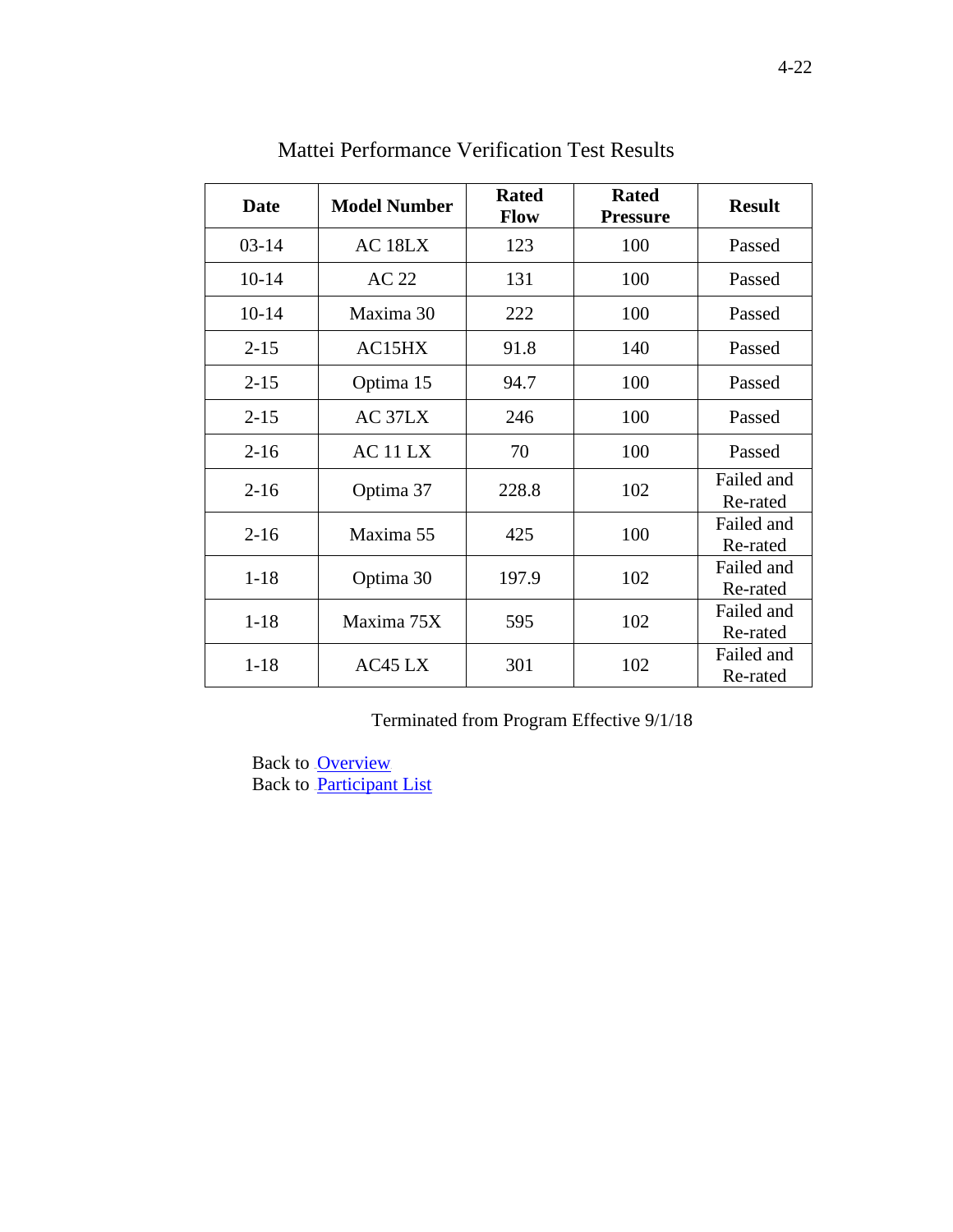<span id="page-20-0"></span>

| Date    | <b>Model Number</b> | <b>Rated Flow</b> | <b>Rated</b><br><b>Pressure</b> | <b>Result</b> |
|---------|---------------------|-------------------|---------------------------------|---------------|
| $10-20$ | QSI 75              | 382.8             | 100                             | Passed        |
| 11-21   | QGDV20P             | 96.2              | 125                             | Passed        |

Quincy Performance Verification Test Results

Back to **[Overview](#page-0-0)** Back to [Participant List](#page-1-0)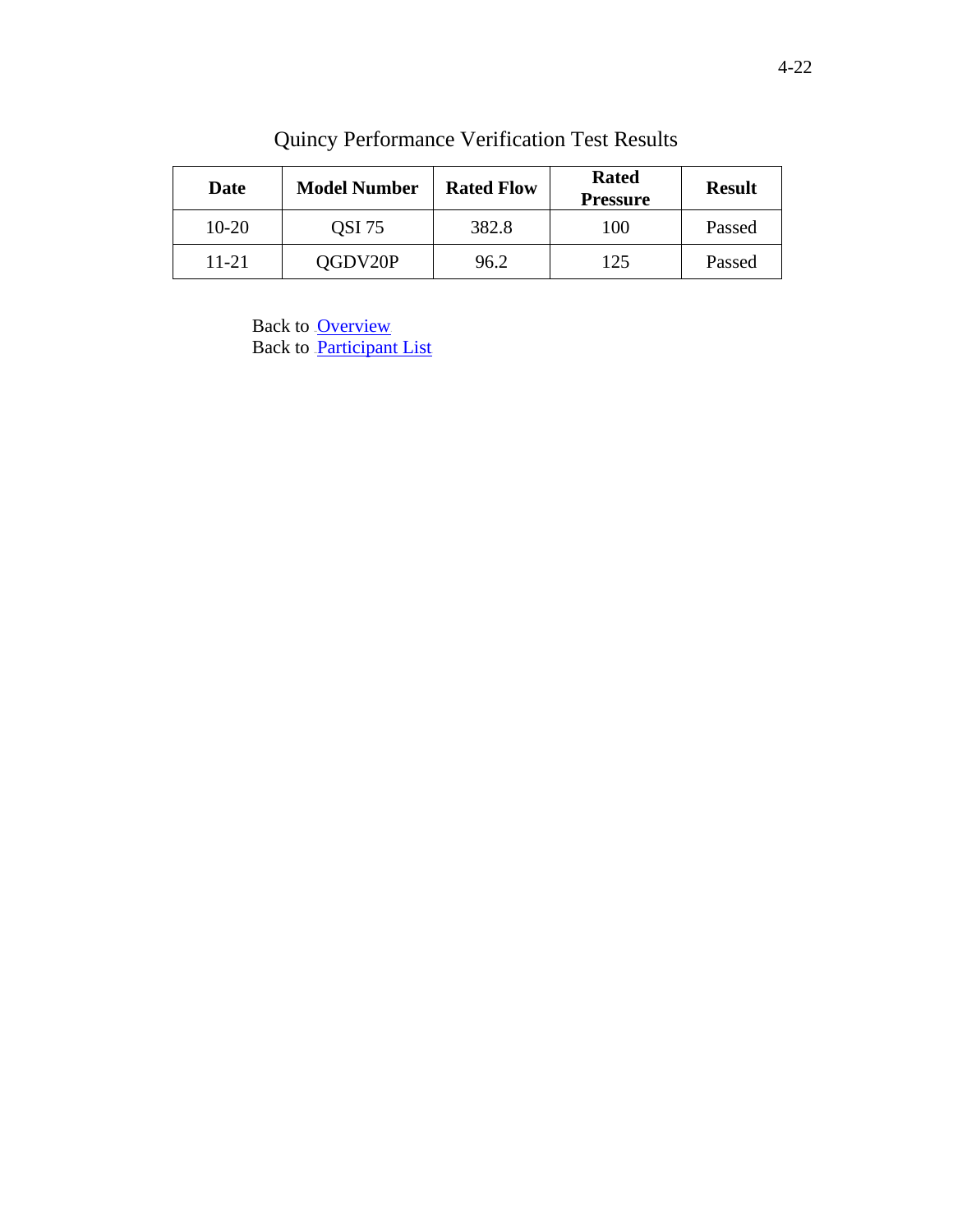<span id="page-21-0"></span>

| <b>Date</b> | <b>Model Number</b> | <b>Rated Flow</b> | <b>Rated</b><br><b>Pressure</b> | <b>Result</b> |
|-------------|---------------------|-------------------|---------------------------------|---------------|
|             | LS160-75HAC         | 346               | 125                             | Passed        |
|             | 7509/AC             | 444               | 125                             | Passed        |
|             | LS200S-<br>150HAC   | 683               | 125                             | Passed        |
|             | 4509/A              | 267               | 125                             | Passed        |
|             | 1809/A              | 106               | 125                             | Passed        |
| --          | 2209/A              | 127               | 125                             | Passed        |
| $- -$       | 3709                | 222               | 125                             | Passed        |
| --          | 4509P               | 260               | 125                             | Passed        |
|             | 3009V               | 163               | 125                             | Passed        |
|             | 1809V               | 105               | 125                             | Passed        |
|             | 4509V               | 260               | 125                             | Passed        |
| $6 - 13$    | 7509V               | 454               | 125                             | Passed        |
| $6 - 13$    | 7509                | 444               | 125                             | Passed        |
| $9-13$      | ST1109              | 63.5              | 125                             | Passed        |
| $9 - 13$    | 3009                | 160               | 125                             | Passed        |
| $5 - 14$    | 2209V               | 99                | 125                             | Passed        |
| $5 - 14$    | 5509-AC             | 341               | 125                             | Passed        |
| $5 - 14$    | 1809e               | 99.3              | 125                             | Passed        |
| 11-15       | ST3008              | 160               | 115                             | Passed        |
| $8 - 15$    | TS20-100 HAC        | 575               | 100                             | Passed        |
| $11 - 15$   | Senergy 3009B       | 183               | 125                             | Passed        |
| $6 - 16$    | 3709VB              | 225               | 125                             | Passed        |
| $9-16$      | ST3008              | 160               | 115                             | Passed        |
| $9 - 16$    | ST3708              | 219               | 115                             | Passed        |

# Sullair Performance Verification Test Results

 $\overline{1}$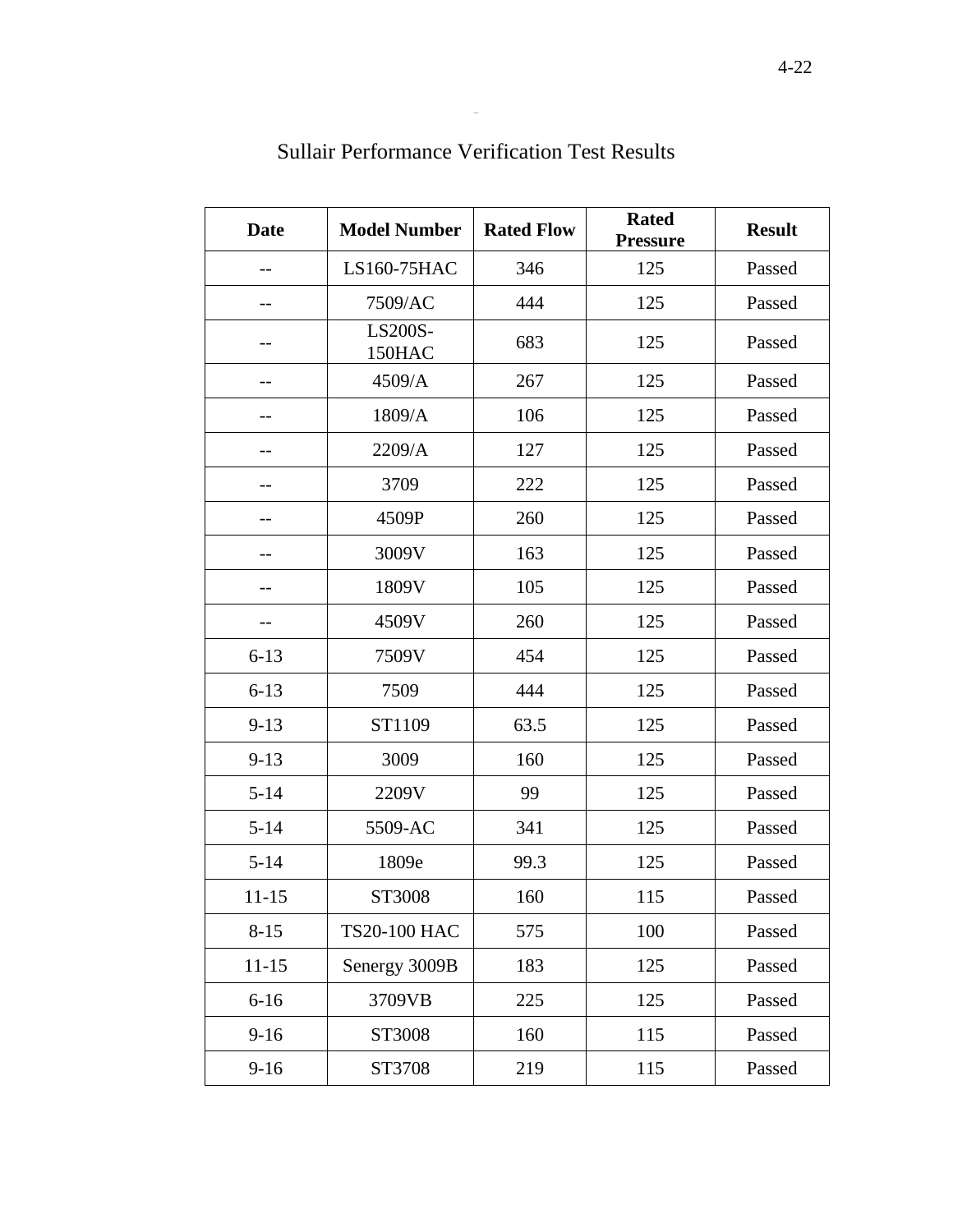| $9-17$   | 1109e             | 60.2 | 125 | Passed |
|----------|-------------------|------|-----|--------|
| $9 - 17$ | 1509e             | 79.2 | 125 | Passed |
| $9-17$   | 1109eV            | 59.1 | 125 | Passed |
| $9 - 18$ | <b>LS9009S</b>    | 594  | 125 | Passed |
| $9-18$   | LS11009S          | 702  | 125 | Passed |
| $9 - 18$ | LS11009V          | 702  | 125 | Passed |
| $10-19$  | <b>1809EV AC</b>  | 99.8 | 125 | Passed |
| $10-19$  | <b>ST4509 AC</b>  | 278  | 125 | Passed |
| $10-19$  | <b>ST5509 AC</b>  | 341  | 125 | Passed |
| $7 - 21$ | ST410 AC SP       | 14.5 | 150 | Passed |
| $7 - 21$ | <b>SN55095 AC</b> | 354  | 125 | Passed |
| $7 - 21$ | ST7509            | 438  | 125 | Passed |

Back to **[Overview](#page-0-0)** Back to [Participant List](#page-1-0)